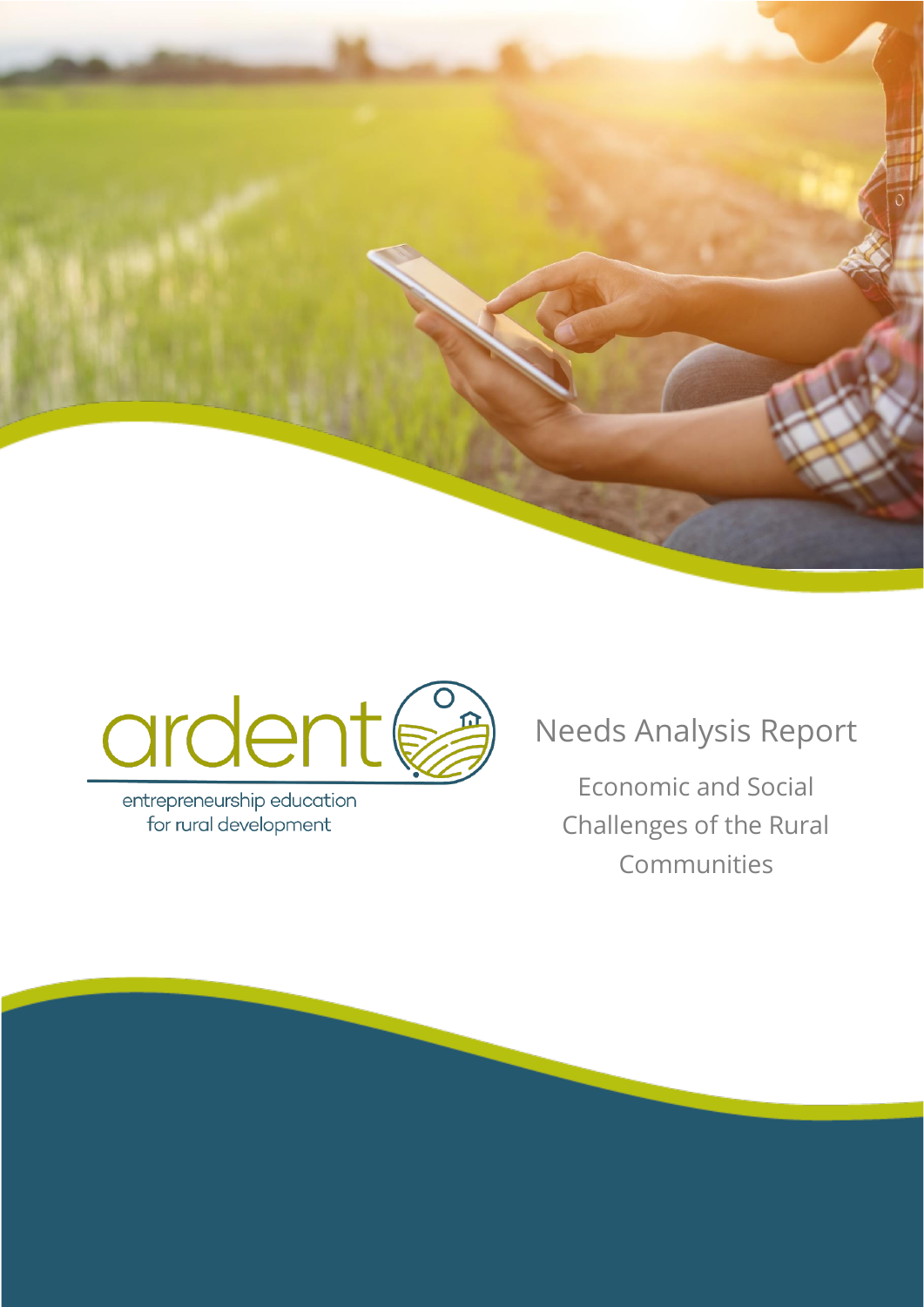

*The information and views set out in this document are those of the author(s) and do not necessarily reflect the official opinion of the European Union. Neither the European Union institutions and bodies nor any person acting on their behalf may be held responsible for the use which may be made of the information therein.*

The reproduction, distribution and utilization by third parties of the products and resources developed by the ARDENT project, or part of them in any of the above ways, is licensed under a Creative Commons Attribution-NonCommercial-ShareAlike. It is attributed to the ARDENT Consortium.



Attribution - You must give appropriate credit, provide a link to the license, and indicate if changes were made. You may do so in any reasonable manner, but not in any way that suggests the licensor endorses you or your use.



NonCommercial — You may not use the material for commercial purposes.



ShareAlike  $-$  If you remix, transform, or build upon the material, you must distribute your contributions under the same license as the original.



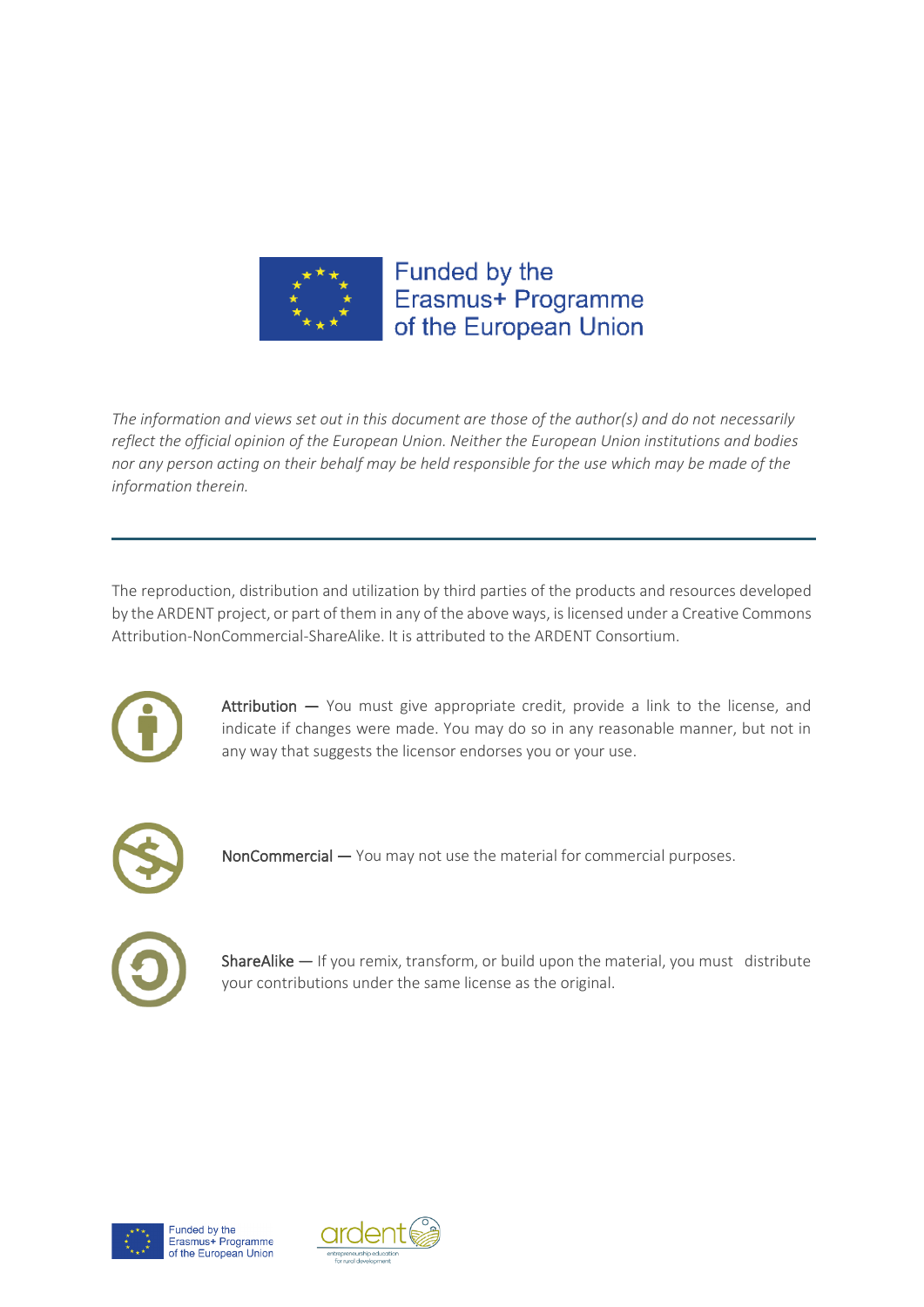# **CONTENTS**

| 1. |    |                                                                            |
|----|----|----------------------------------------------------------------------------|
| 2. |    |                                                                            |
|    |    |                                                                            |
|    |    |                                                                            |
|    |    |                                                                            |
|    |    |                                                                            |
|    |    |                                                                            |
| 3. |    |                                                                            |
|    | 1. |                                                                            |
|    | 2. |                                                                            |
|    | 3. |                                                                            |
|    | 4. |                                                                            |
|    | 5. |                                                                            |
|    | 6. | Stimulating local community activity and promoting cooperative attitudes23 |
|    | 7. |                                                                            |
|    | 8. |                                                                            |
|    | 9. |                                                                            |



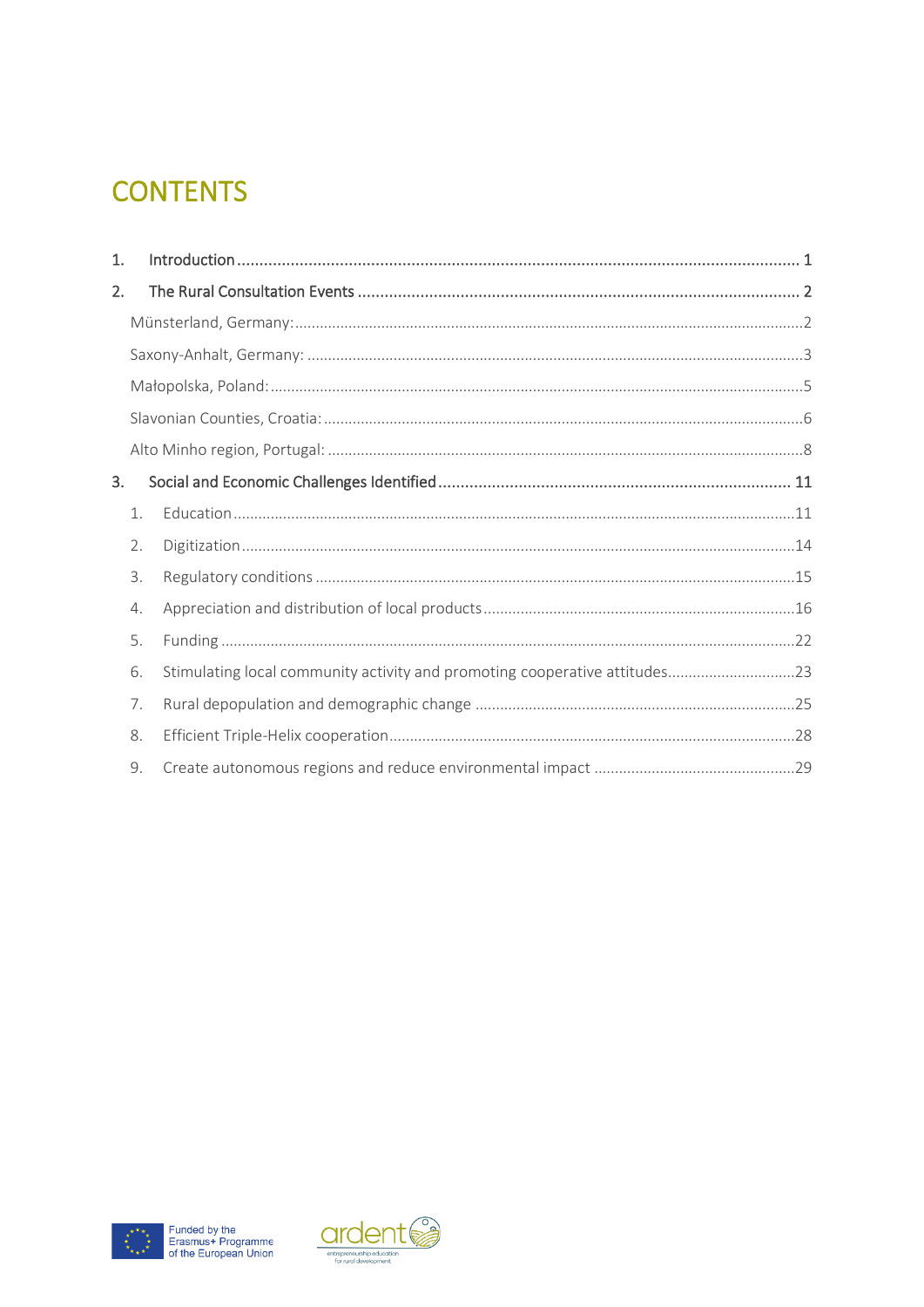# <span id="page-3-0"></span>1. Introduction

This publication has been produced under the project supported by Erasmus+ entitled ARDENT-Advancing Rural Development through Entrepreneurship Education for Adults (2019-1-DE02-KA204- 006491). It is produced in the form of a Needs Analysis, in which we present the societal and economic needs and challenges of a given region or community identified at the « rural consultation event ». The report gives an insight on the rural consultation events that took place in each of the Partner countries and lists the challenges identified by topic headline.

In the frame of our Erasmus+ project ARDENT, the results of the rural consultation event will help the partner Higher Education Institutions (HEIs) to plan the content and approach of further project outputs, namely the Rural Entrepreneurship Community-based Learning Pack (CBL Program). The Rural Entrepreneurship CBL Program, will be customized in accordance with the topics that arose during the rural consultation events. The identified challenges are fixed in this needs analysis report which was produced based on the outcome of the rural consultation events. During the CBL teaching program, adult learners/ students develop and implement entrepreneurial projects targeting at an improvement of the identified themes presented in this document.

The report gives, firstly, an overview of all Rural Consultation Events held in all Partner locations in 2020. This part provides insight on how the events were planned, organized and conducted. It gives information on the rural council members backgrounds and their contribution to the meeting. The next chapter elaborates on the outcome of the rural consultation events. It gives an overview of the economic and social challenges in the rural communities and suggestions made by the Rural Council members on the solutions that would guide the student entrepreneurial projects, as well as potential topics for the community workshops to be offered during the national launches. The needs analysis report is part of the second intellectual output of the ARDENT project, besides the rural consultation roadmap. Furthermore, the ARDENT consortium has developed a set of other valuable materials that likewise contribute to entrepreneurship education for adults.



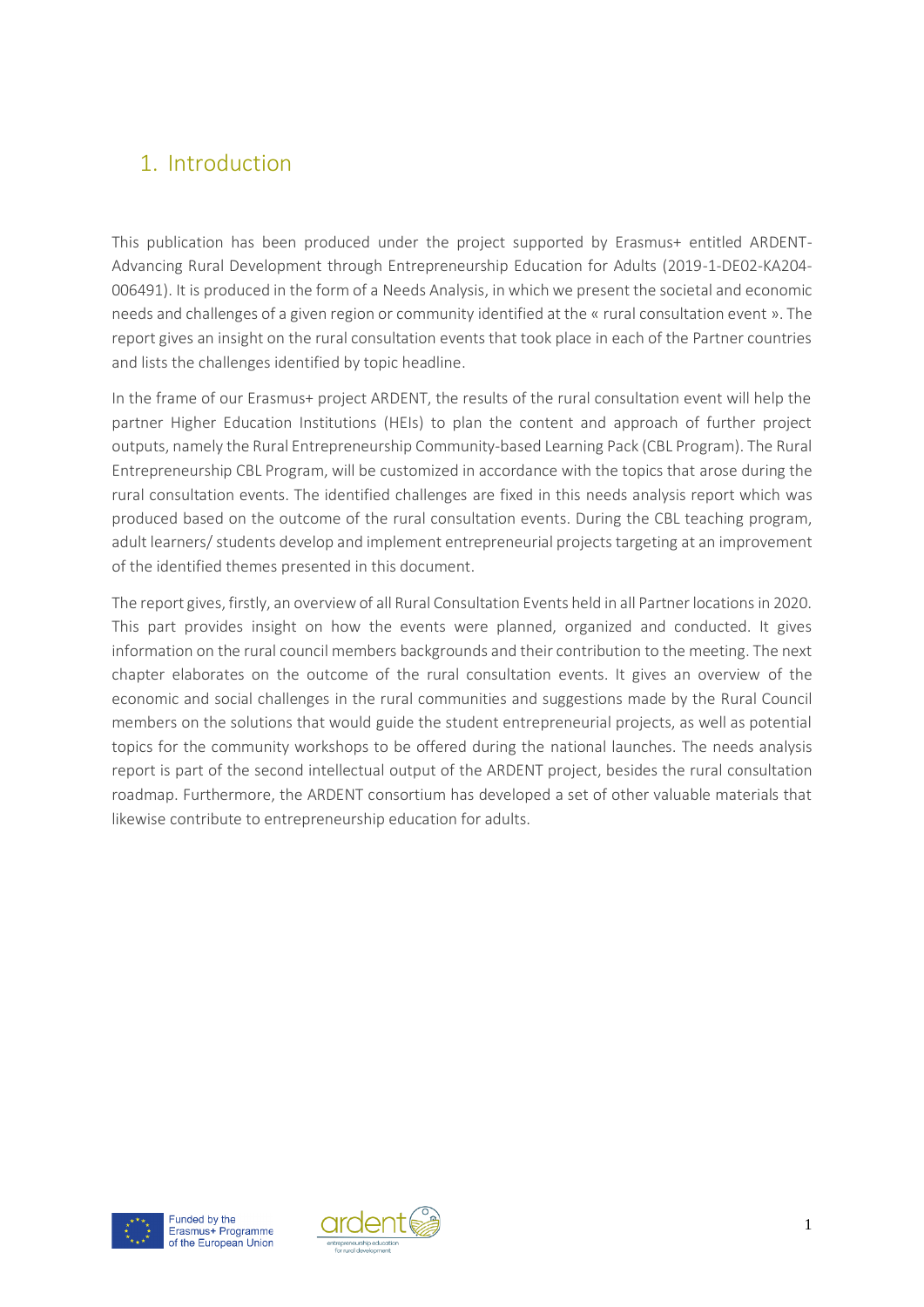# <span id="page-4-0"></span>2. The Rural Consultation Events

Taking the roadmap as guideline, the partner HEIs of the ARDENT project have successfully planned and implemented the rural consultation events in their respective regions and analysed the findings which are going to be exploited during the next steps. All partners have conducted the rural consultation events, some virtually and some physically, depending on the prevailing circumstances due to the Covid-19 pandemic. A summary of each partner's event dedicated and tailored to their respective region is presented below.

# <span id="page-4-1"></span>**Münsterland, Germany**:

The Münster University of Applied Sciences (MUAS) organised their rural consultation event in October 2020 under the headline: Münsterland region: Covid-19 Challenges for the regional development. The workshop event was hosted by the Science-to-Business Marketing Research Center of Münster University of Applied Sciences in an attractive venue in the port of Münster (Hafenkäserei Münster). The preparations for the event had to be carefully coordinated in accordance with current Covid-19 regulations to ensure the safety and health of all participants. These preparations confronted the team with some challenges, as it was the first time that an external event during the pandemic had been organized in a non-digital way and with the involvement of group work.

Representatives of associated partners, such as TAFH Münster, HEI representatives, entrepreneurs, regional experts for business development or entrepreneurship as well as residents from Münsterland were invited to join the workshop, serving as a broad target group who could make valuable contributions from different perspectives.

The event started with a brief introduction from Prof. Thorsten Kliewe, managing director of the S2BMRC, who emphasized the importance of the entrepreneurial spirit in supporting Münsterland and its economic development. Subsequently, Iulia Stroila, ARDENT project coordinator and research associate at S2BMRC, and Ana Gathmann, ARDENT project assistant, explained the goal and the course of the workshop - defining the economic and societal challenges of rural areas in the Münsterland region - and the further use of the workshop results as a basis for the adult education program "Rural Entrepreneurship Accelerator". Participants were split into three separate working groups of 3-4 persons each. After a short individual brainstorming session about current drivers and barriers in the region Münsterland, the groups moved on to lively discussions. Once all group members contributed their ideas on economic and social challenges, the groups had to prioritize them according to their relevance to the region. The following part of the group work involved the identification of specific aspects related to the chosen challenge. For example, such aspects involved advantages in mastering the challenge, potential barriers, or stakeholders involved, among others. These aspects were mainly derived from the "Societal Innovation Canvas" model (taken of the roadmap), which served as a template to support and guide the structure of the creative process. In a final pitching session, the groups discussed the group work results and shared their identified challenges. A total of six challenge areas were identified as crucial that need to be addressed to build a culture of vibrant entrepreneurship in the Münsterland region and to reboot the rural economy.



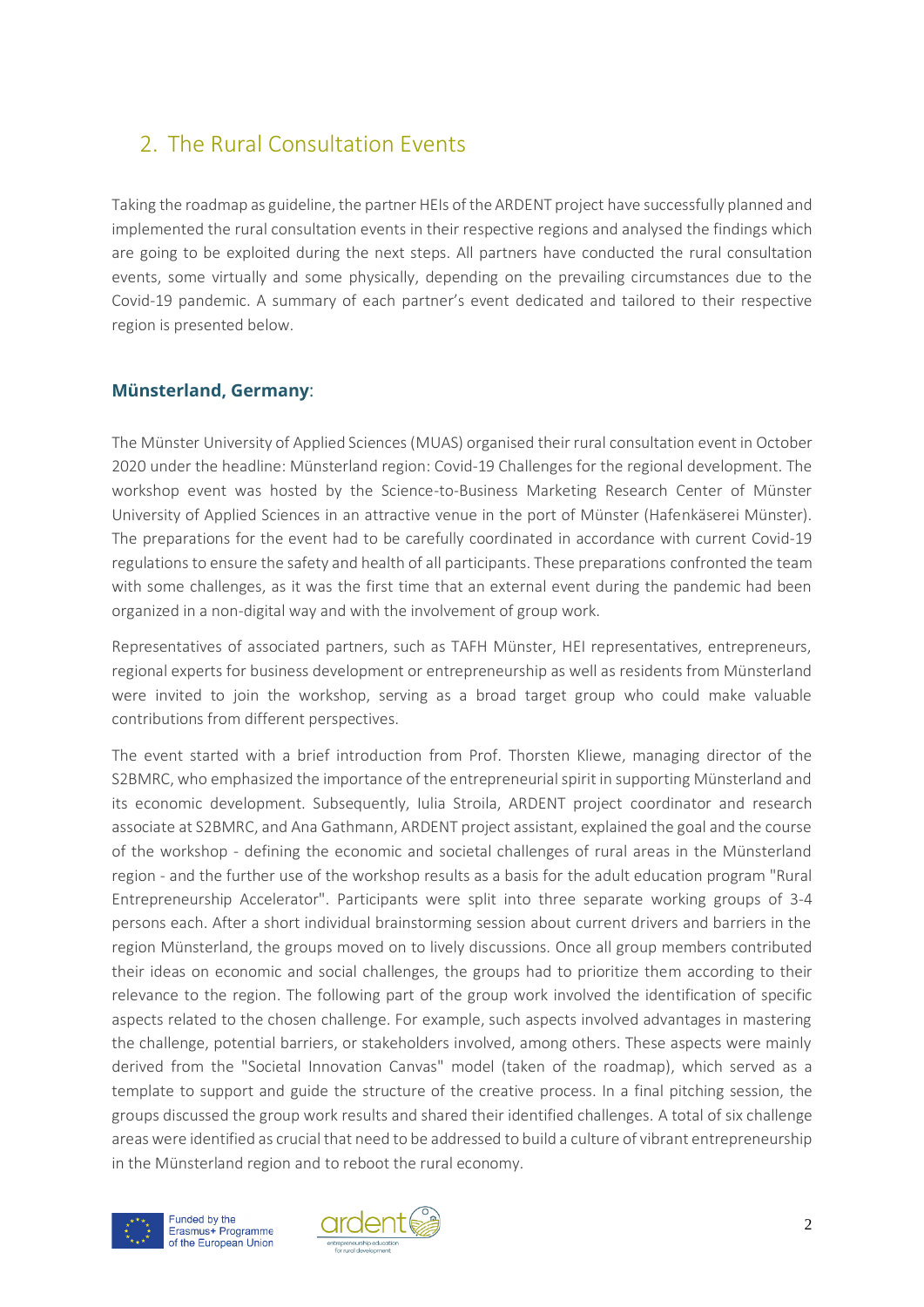The discussions revealed that the willingness to set up a company is lower in rural Münsterland than in densely populated regions. This is also due to the current labour market situation. Although there are very few start-ups in Münsterland, the probability of success is slightly above the state average. Successful start-ups like Münsterlander Bauernbox or Güllemarkt24 are a real evidence that in Münsterland lays entrepreneurial potential and rural entrepreneurship should be further encouraged. The development of rural entrepreneurship is vital because, in recent years, rural areas have faced various challenges and the percentage of rural unemployment and of population migrating to urban areas has increased considerably. Currently, the crisis around the Covid-19 pandemic leads to further difficulties, making it harder for entrepreneurs to survive in the uncertain, risky, turbulent, and ambiguous world of today.

The following challenges were identified for the Münsterland region:

- Entrepreneurial education needs to be better promoted within the region where "classic" images of entrepreneurship need to be challenged;
- bureaucracy is shifting innovation in the region;
- identification of competencies for the future under the new "normal";
- unprecedented lockdown measures have resulted in collapses of SMEs;
- SMEs in the region depend more than ever on an enabling business environment, including support for access to finance, information, and market;
- different attitudes exist within rural and urban entrepreneurs.

# <span id="page-5-0"></span>**Saxony-Anhalt, Germany:**

The rural consultation event for the region of Saxony-Anhalt was scheduled for the 1<sup>st</sup> October, hosted by the Anhalt University of Applied Sciences in Bernburg (HS Anhalt). The event was organized by Univations GmbH, together with the Kompetenzzentrum Soziale Innovation Sachsen-Anhalt (KomZ) bringing together 13 experts from relevant stakeholders and bodies in a Rural Council format. Despite the difficult pandemic situation, the overall impression and acceptance of the event was very good. The participants were discussing in a very constructive atmosphere and were very enthusiastic providing input and ideas to the given topics.

The preparation process was more difficult as usual, given the special circumstances and the fact that the event was planned to be held in person at the HS Anhalt. Health security measures had to be strictly followed and the development of the pandemic situation was monitored day by day. The event was prepared with support of KomZ and HS Anhalt. Three different workshops with two different topics each were conducted to identify the challenges for the rural regions of southern Saxony-Anhalt. The participants came from several relevant areas and could all bring in their expertise, respectively. Among them were representatives from ARDENT associated partners, such as the KomZ, the start- up centre of HS Anhalt, teaching staff, project managers with background in mobility and logistics, a local Development and Business Development Corporation and from different directorates of the regional public authority were invited to join into the event and exchange valuable knowledge and ideas. After a brief introduction to the project and an update on its status, Univations´ CEO Mr. Daniel Worch explained the aim of the day - defining economic and social challenges of the rural areas in southern Saxony-Anhalt. Subsequently, the group was split into three separate workshops to cover as many



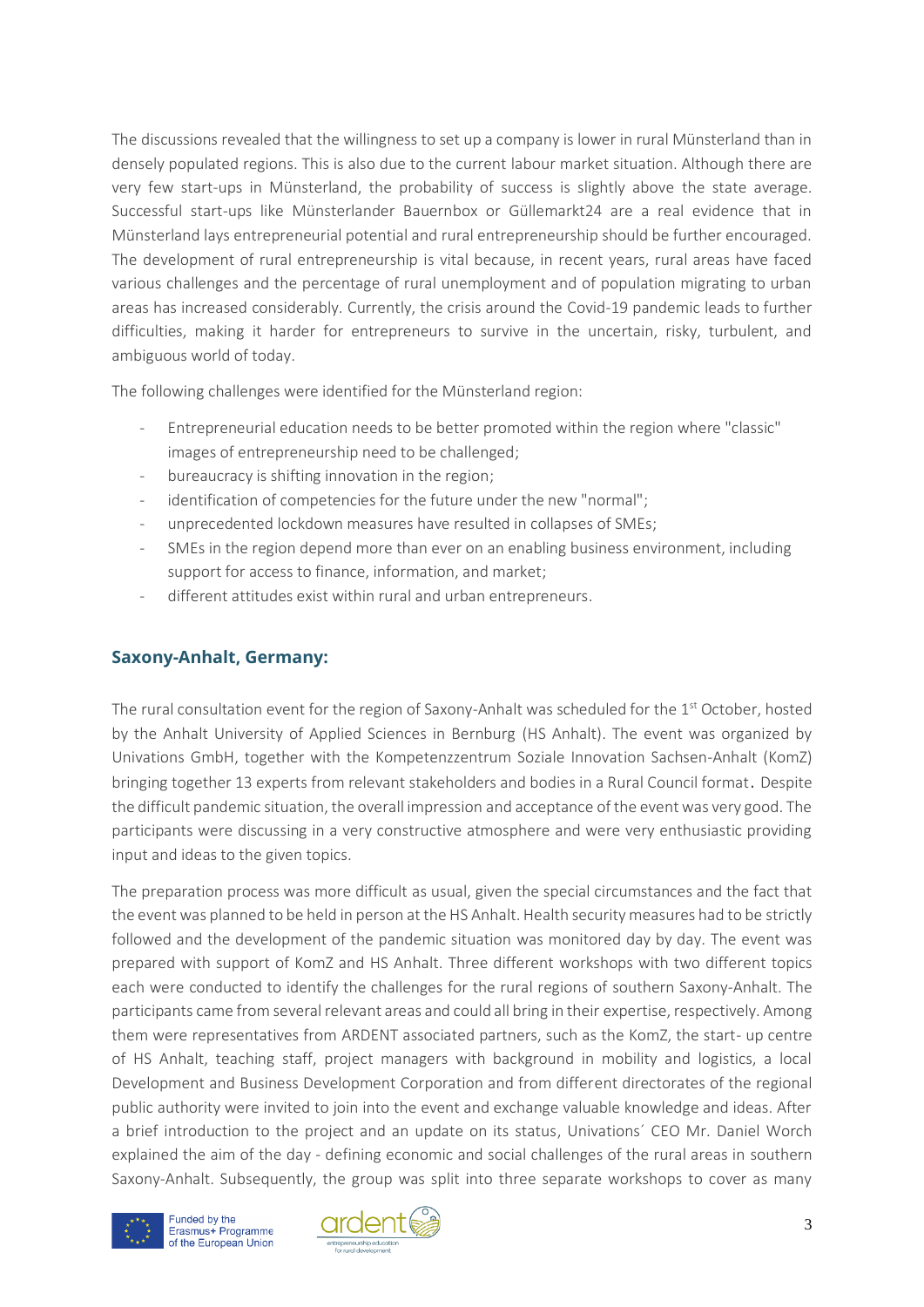topics as possible and thereby exploit the available time in the most efficient manner. Each workshop has had their own predefined topics and headline to which the respective group found economic and social challenges. The participants were free to propose other challenges as well. In total 6 priority needs were identified:

The first workshop dealt with the topic of mobility, infrastructure, and the use of hydrogen in this context. Mobility and a good infrastructure are prerequisites for the attractiveness and future viability of a region as a residential and business location. With a lack of good accessibility of the centres, young families do not want to move to the region, and companies looking for skilled workers remain absent as well. Climate protection is an example of the changing conditions that will influence our mobility of tomorrow. Another one is an ageing society that is increasing the demand for infrastructures that accommodate the needs of the elderly.

The second workshop was dedicated to the topics of education and digitization, which have become relevant especially in the current pandemic situation. The region of Anhalt-Bitterfeld shows a high proportion of school dropouts, above the national level. Educational provision has become a challenge that is intensified by the dynamics of the demographic change such as outward migration, a decreasing number of pupils and an aging population. Lifelong learning possibilities, knowledge transfer, digital education and (individual) support, cultural education, and solutions for cases where face-to-face teaching is not possible are required. The opportunities of digitization for rural areas were discussed in this format as well, being the possibility of networking, proximity, local anchoring, dynamics, independence, and overall taking new paths.

Workshop number three dealt with the ageing and declining population especially in rural areas and the deteriorating density of medical care in these regions. The demographic development and the flight of young people to the cities, causing the depopulation of rural areas, is a double-edged sword. It poses problems and entirely new challenges for rural regions. A growing elderly community demands increasingly for access to medical care. An issue to be tackled not only in Saxony-Anhalt's rural regions but nationwide.

All the workshops had lots of potential for a vast number of underlying challenges. Therefore, the discussions in the workshops went on lively and it turned out that discovering one problem was often just the tip of an iceberg revealing others. The groups presented their results to the other Rural Council members afterwards. Feedback was quite positive, and it became clear that several stakeholders need to work together, and that innovative minds are required to find sustaining solutions to overcome some of the raised issues.

The economy of Saxony-Anhalt can be described as structurally rather weak. No matter which indicators of economic performance are considered, Saxony-Anhalt always ends up rather in the lower part of the rankings. In a national comparison it is third last in unemployment with a rate around 8 percent. The picture is even bleaker for the GDP, the most important economic indicator. Saxony-Anhalt ranks second to last in the federal comparison.

The difficult economic situation in the post-reunification period led to an almost unprecedented exodus. While almost three million people were still living in Saxony-Anhalt at the end of 1989, today there are about 700,000 fewer. Especially the younger ones left the state (especially the well skilled ones), which has led to unfavourable demographic and labour supply effects in current times.



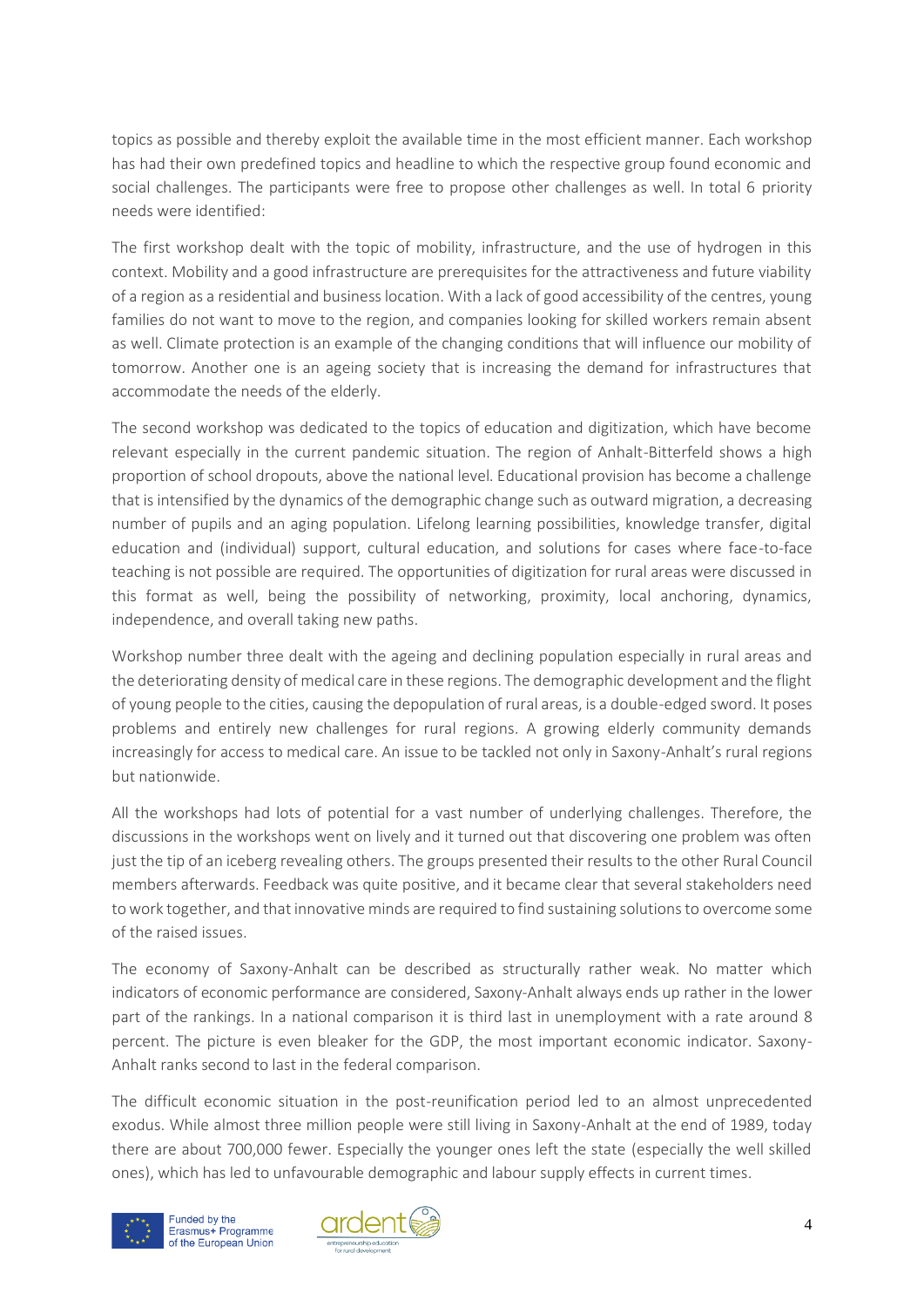# <span id="page-7-0"></span>**Małopolska, Poland:**

The Cracow University of Economics organized an online meeting on 19<sup>th</sup> November 2020 with 16 participants. The meeting was very successful which may be explained by the vivid discussions on the topics raised. Ahead of the "needs analysis" meeting, a research questionnaire was sent to the participants to get their opinion on the initially indicated challenges. Furthermore, the floor was open to the proposal of other challenges that could be described as accompanying the everyday rural life.

The meeting was hosted in the facilities of the Cracow University of Economics. The preparation of the event has been followed by email messaging as well as phone calls for the purpose of participation confirmation. Usage was made of virtual "breakout rooms" to allow for individual brainstorming on the different challenges. The contact details of the target group, such as representatives of business, NGOs, public administration units and universities (agricultural), were kept and maintained in an ARDENT database. This represents the quadruple helix of the region, but from the rural perspective. After welcoming the participants and arranging the necessary formal "electronic signatures" the group was divided into two discussion panels. Each of them had a moderator and one person in charge of taking minutes to not miss any important points raised during the brainstorming. The main challenges were identified ahead of the meeting based on the responses to the questionnaire that was circulated. Four main topics were chosen from all answers received. The participants are all rural experts which was the basis for their nominations as rural council members.

During the rural consultation event the following challenges of rural areas in Małopolska region were discussed:

- − Commercialization and promotion of local products and services provided by social organizations and households – the challenge of which the direct causes are lack of interest in local products, egotism and mental barriers, lack of adequate interest and demand for local products and their insufficient or inadequate promotion, lack of stable logistic systems for sale of manufactured products, problems resulting from the pandemic, mainly related to limiting economic and social activity, health risks and psychological and sociological factors;
- − Low level of knowledge about financing opportunities and lack of ability to raise funds resulting from insufficient development of material and financial infrastructure, systemic risk related to financing of specific projects, challenges related primarily to the reduction of socioeconomic and financial activity due to pandemic situation;
- Building attitudes of local economic patriotism the challenge related to lack of knowledge of the benefits of purchasing local products and services for the local community and economy, no habits to buy local products/services;
- Stimulating local community activity and promoting cooperative attitudes despite rather common belief in the sense and effectiveness of undertaking cooperation in various spheres of social and economic life, in practice, social activity and readiness to undertake actions for the common good are still relatively rare. Very often there is a lack of local leaders who have the ability to integrate the local community around a common goal.



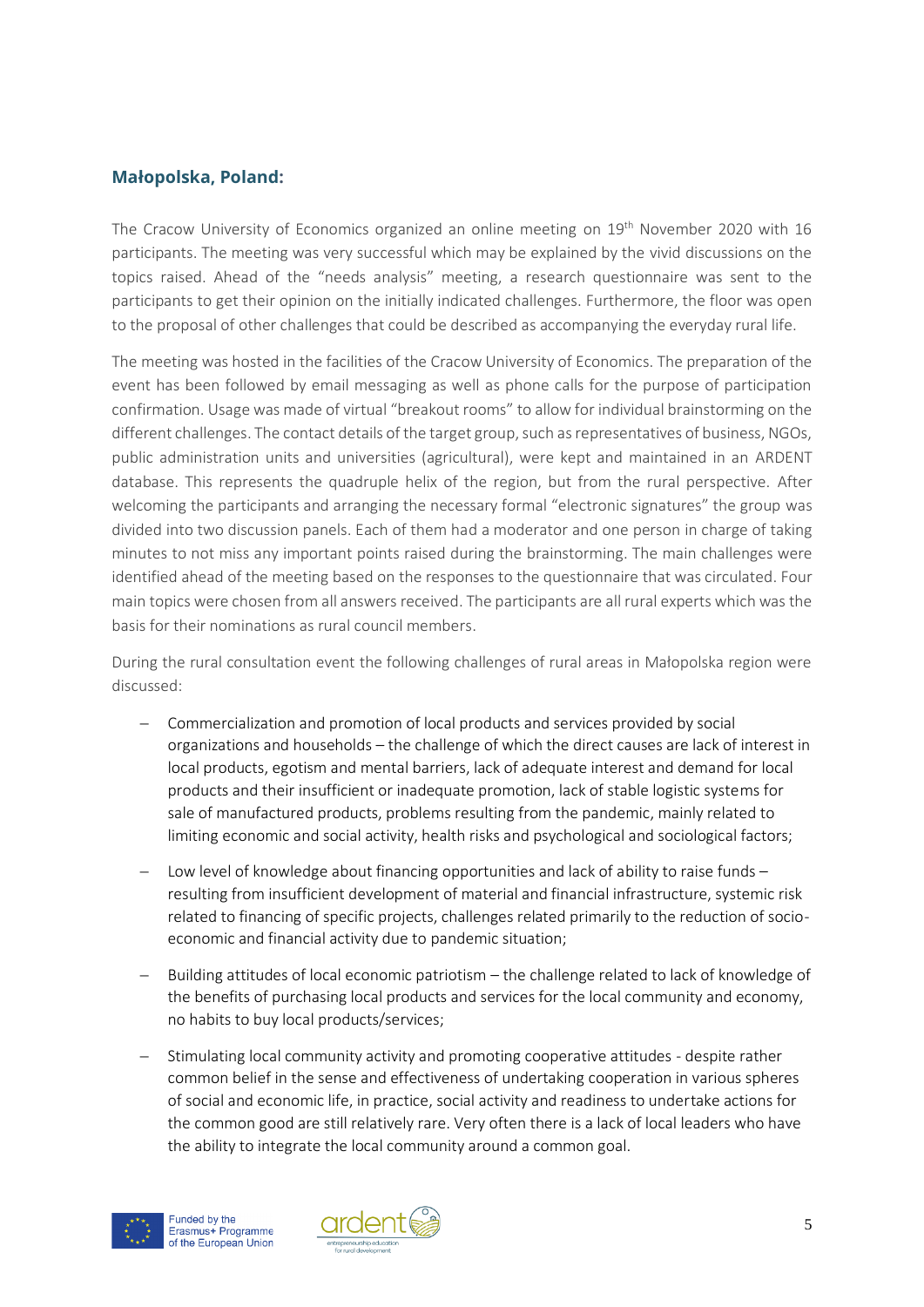The rural consultation event at the Cracow University of Economics revealed legal and social needs to be overcome. As for the legal actions the authorities on mostly local and regional level could be those addressing parties for making changes to support local communities. As the common opinion in both groups taking part in the workshop the local development is a domain of the local leaders, the people who most commonly get engaged in the social life and know best the habits of social adults but also young adults. They create the social wealth of the regions by their passions and the locally tailored activities. Simply their perception of the local needs and requirements is the barometer of the regional needs. Therefore, the legal actions should take into consideration the opinions of local leaders and these actions should start and be promoted by local and regional public administration authorities.

Especially regional rural areas in Poland are confronted with financial issues. The financial resources should be re-allocated to support local micro entrepreneurs and not just local businesses but also social organizations which offer local products and services that not enough well promoted and offered.

# <span id="page-8-0"></span>**Slavonian Counties, Croatia:**

The University of Osijek used the outcome of two rural council meetings to identify challenges of their region. The first rural council meeting took place in June 2020 and was part of a kick-off project meeting with 18 participants. The idea was to introduce members of the council, present the project and give them overall information to think about the project and project activities. After the presentation of the rural areas' development and agricultural production in Osijek-Baranja County, participants highlighted problems and challenges that they came across whilst working in the rural areas. The Croatian team focused their efforts on 5 Slavonian counties. Slavonia is at the east of Croatia, area between borders with Hungary, Serbia and Bosnia and Herzegovina, and between three main and largest Croatian rivers: Donau, Drava and Sava. This part of Croatia is traditionally oriented towards agriculture. It was also heavily devastated during the Homeland war (1991-1995). Since all the b factories were destroyed, many people moved away (in other parts of Croatia - usually Zagreb and Istria - or other countries, predominantly Austria and Germany). This part of Croatia is divided in 5 counties: Virovitica-Podravina County, Požega-Slavonia County, Brod-Posavina County, Osijek-Baranja County and Vukovar-Srijem County. These counties, with the size of 12.486 km2, is predominantly focused on food industry, agriculture, and processing industry.

The presentation of the ARDENT project attracted a lot of interest from the local community, including the local government. The location of the meeting was carefully chosen since we had to consider the suggested measures imposed by the Civil protectorate due to the Covid-19 pandemic. As a matter of fact, the Croatian Civil protectorate decided on very strict measures and – similar to other EU countries – for total lockdown on 19th March 2020. The Croatian team started to plan for both options, the kickoff meeting to be held in person and via zoom platform. At that time, the planning had two major objectives – to attract target groups and to stick with the project timeline. The kick-off meeting was announced on all local media – TV, radio, and newspapers. The local TV (Slavonska televizija - STV) covered the event [\(https://youtu.be/Tm-I4d0FCBY\)](https://youtu.be/Tm-I4d0FCBY).

Faculty of Economics in Osijek is actively involved in management of EU projects since 2002, and the kick-off meeting was not its first attempt to organize an event of that kind. However, the organization



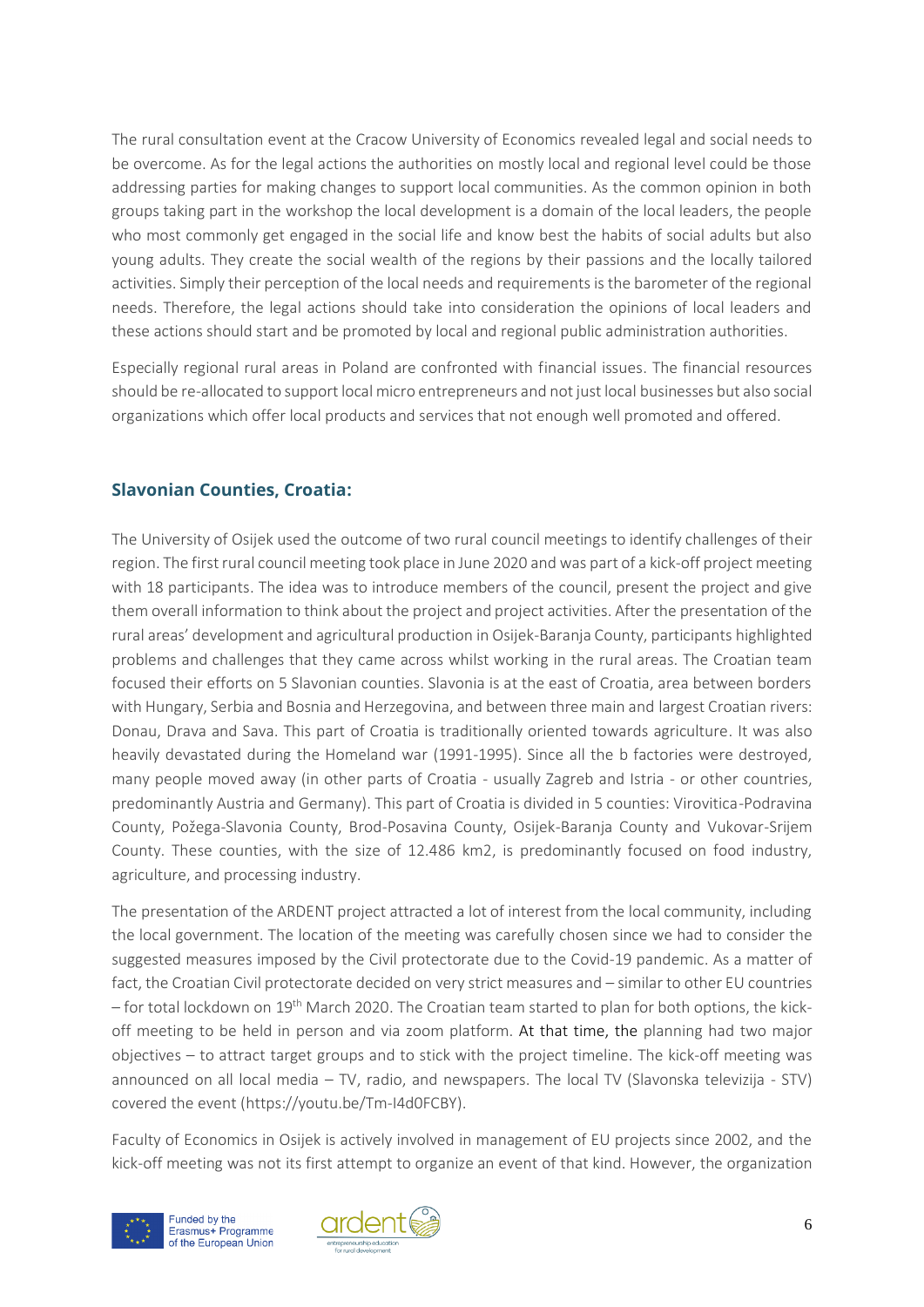of this event having in mind all the measures in connection with the Covid-19 pandemic, was a new experience. To secure everyone's health during the meeting, the recommended distance between participants was ensured, tables and chairs were disinfected, and the body temperature of all participants was checked prior to the meeting. Some possible members of the Rural Council, that could not attend the meeting but were interested in joining the project, were contacted afterwards, and made aware of the meeting's outcome. All members of the Council received minutes from the meeting with the open invitation for our next meeting. Participants in the kick-off meeting were local entrepreneurs, directors of local companies (e.g., green market in Osijek), directors of business support organizations, directors and project coordinators from local development agencies, projects coordinators from LAGs, professor from the Faculty of the Agrobio-technical Sciences in Osijek and Faculty of Economics in Osijek and representatives from the local government. To increase the project's visibility, representatives from the local media (agricultural portal – AGROKLUB) were also invited in the Rural Council. Invited were as well entrepreneurs who made an impact in connecting local agricultural producers. SEG (solidarity eco group) is the projects that is perceived as the best practice example, together with the project and non-profit organization – Bio Q.

The situation in agricultural production was presented to the participants by Silva Wendling (Head of the Agricultural department in Osijek – Baranja County), who was the selected keynote speaker. During the meeting, participants brainstormed on the rural area problems, which were used for the creation of a SWOT analysis of the 5 Slavonian counties. The participants were split in 4 groups according to the challenges that were identified as major ones. The project team took care of taking notes and navigated the discussion in the groups. After the team discussion, the participants discussed major challenges and suggested solutions. All solutions were tailored according to the Croatian problems and challenges. The Triple-Helix principle (cooperation between University, government, and business sector) was included.

During the meeting, participants brainstormed on all problems they have encountered in their everyday work with people from rural areas. Problems relate to the lack of the strategic approach to rural areas and agricultural production. There are a lot of projects that are already implemented, or about to be implemented, but all these initiatives are fragmented and there is no connection between them. Through the EU projects with Hungary (cross-border cooperation) Osijek-Baranja county gets bicycle routes that connect Osijek and Mohacz, but there are no bicycle routes that connect Slavonian counties. All projects and activities should be implemented together to brand this region as one, with recognizable products and services.

The second rural council meeting was organized on  $1<sup>st</sup>$  October 2020, again according to the measures from Croatian Civil Protectorate to prevent the spread of the Covid-19 virus. There were 15 participants, members of the rural council meeting present at the meeting. After dividing the group in 4 teams, the participants continued to work on the identified challenges, the respective main problems, possible solutions and main obstacles. The participants also presented the best practice examples from their environment and concluded that best examples should be a teaser for attracting participants to the education part of the project.

The meeting started with the short recap of the first meeting. Participants, members of the Council presented their examples of best practice: ekotrznica.hr (SEG Osijek, online market) and www.lokalno2go.hr (online market) by LAG Slavonska ravnica. After presentations, participants



Funded by the Erasmus+ Programme<br>of the European Union

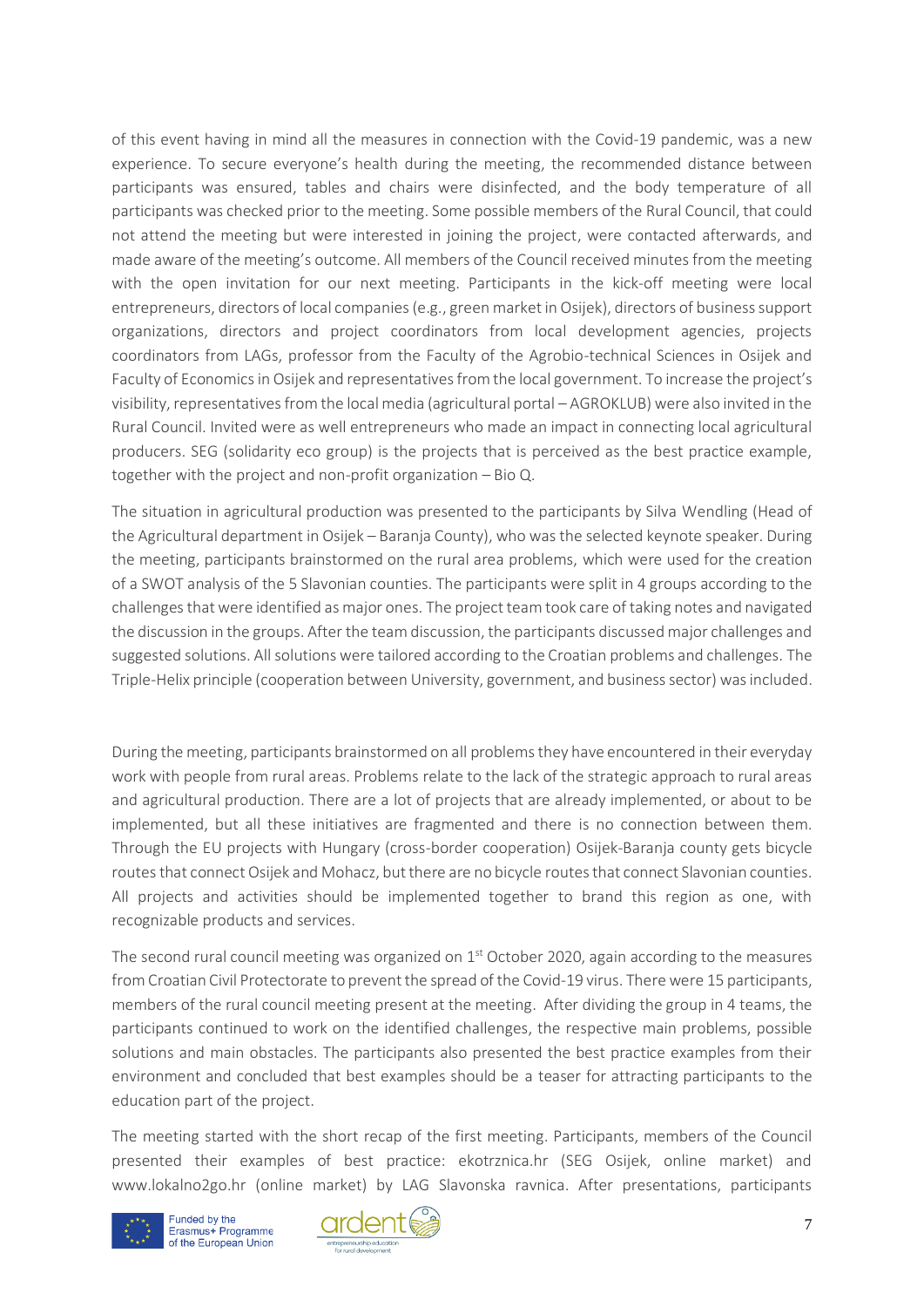brainstormed on the rural area problems, following-up on the ones that were already agreed upon during the first meeting. Participants emphasized the following problems/weaknesses: Shortage of knowledge, complicated regulatory framework, too much administrative work, agriculture is not attractive to young people, Lost identity, subsidies are not connected with the incomes, green agriculture, we do not have centres for smart agriculture production. The participants pointed out strengths: resources and people. The participants underlined the following opportunities: We are not using all the possibilities that we have as EU member, focus on young entrepreneurs, Join the "forces" through Triple-Helix model, focus on the good practice example, circular economy, revivification of the rural areas, forming centres for education in agriculture, joining in agro-clusters, food production. In the 5 Slavonian counties, the following treats were recognized: Still no accepted strategy for agricultural production, big and small agricultural family farms do not have the same problems, and they demand different approaches, importing lobby in Croatia is too strong, some cultures are exported before the crops are ripe.

# <span id="page-10-0"></span>**Alto Minho region, Portugal:**

The Alto Minho is a markedly rural territory, with more remote areas largely depopulated, to the detriment of urban areas, which concentrate more than 75% of the population in only one-third of the territory. The Alto Minho is an ageing region concerning the country and the northern region, as a result of the general ageing of the population in all the municipalities, and also of the difficulties of population renovation (the two youngest age groups, up to the age of 24, assuming modest proportions in the total population). Also, the population of Alto Minho has low levels of school education. The educational background of active people in the Alto Minho suggests a less qualified labour force in the national context and with wage levels below the national average, which raises constraints to a what raises difficulties to a specialization in productive terms, to the region's competitiveness. The entrepreneurial spirit of the Alto Minho is less intense when compared to regional (North region), and national indicators. Although entrepreneurial initiatives are, in general, well succeed, business ideas that arise in the region require more incentive measures and continued support. In general, Alto Minho is a region where productive sectors (agriculture, industry, and construction) are more representative.

Currently, the crisis around the Covid-19 pandemic leads to further difficulties, making it harder for entrepreneurs to survive in the uncertain, risky, turbulent, and ambiguous world of today. On the other hand, and although the pandemic may have left several sectors in a bad situation, in summer 2020, tourism had "excellent" results, without compensating for the losses felt in this difficult year. In the whole interior North, the season was marked by the high demand, with many accommodation units fully booked, in a search for quite for family holidays, far from crowds.

On the 27<sup>th</sup> of November 2020, the Polytechnic Institute of Viana do Castelo (IPVC) hosted the rural consultation event. The event was held online due to the evolution of the Covid-19 pandemic in Portugal and the measures and restrictions adopted to contain its expansion. The online format facilitated stakeholders' participation, as many are from remote areas and feel more comfortable as they limit personal contacts in general during the pandemic, even if some were attending the meeting from their workplace.



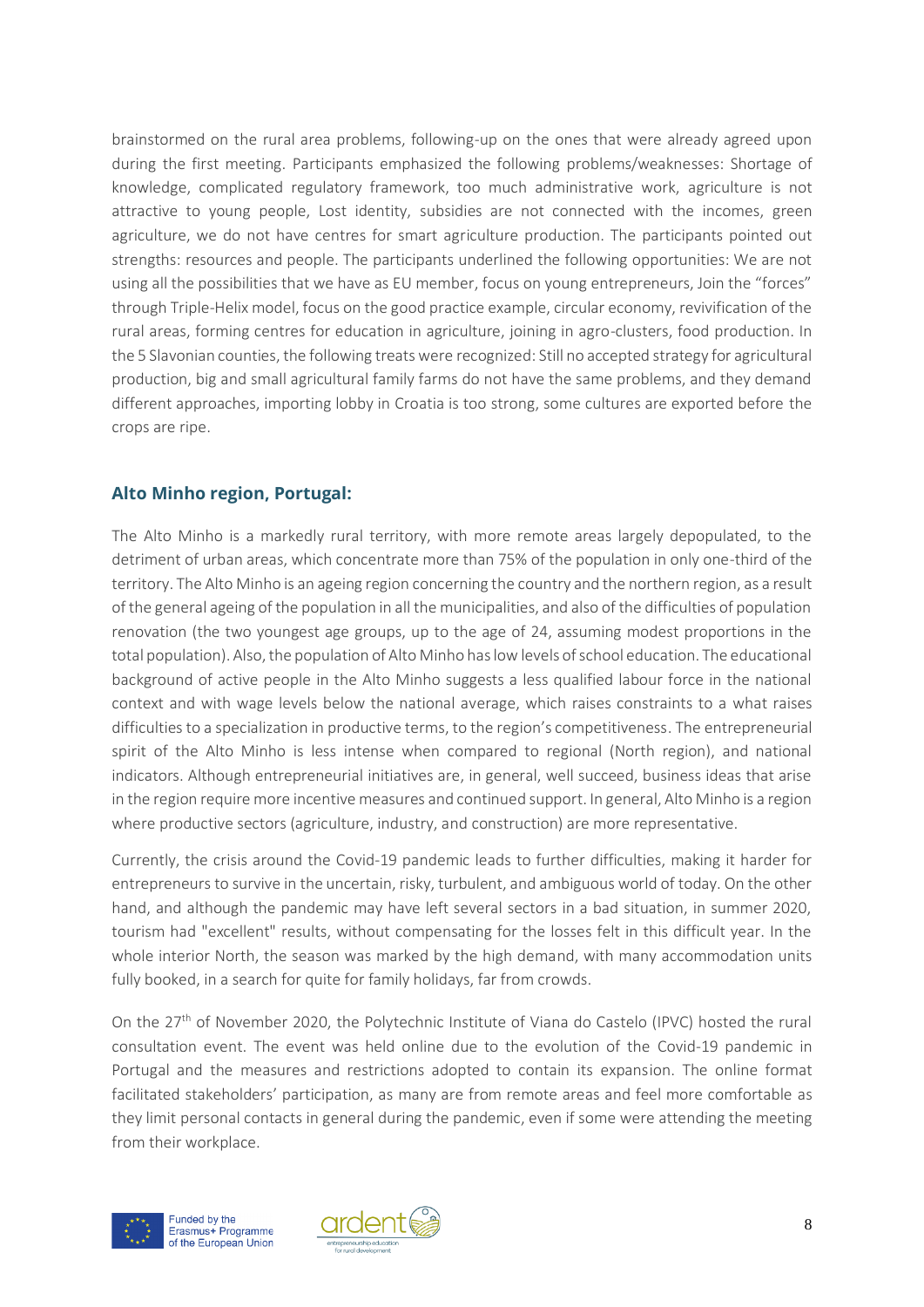The Rural Council, which is mainly composed of regional government organizations, education and training institutions, and local development associations, was invited by email to join the event and exchange their valuable experience, knowledge, and ideas. In total, about 18 organizations were invited.

A Padlet was created to collect the participants' ideas. The Padlet [\(www.Padlet.com\)](http://www.padlet.com/) is a web app that allows users to post notes on a digital wall and which encourages stakeholders' participation. The meeting was recorded for documentation purposes, but also for the potential promotion of the project.

The event started with the presentation of the participants, objectives, and planned activities in the ARDENT project, as well as recently concluded projects in the area of entrepreneurship promoted by IPVC, as some of the participants did not attend the kick-off meeting. Goretti Silva who presented the project, also explained the goal and the course of the meeting - defining the economic and societal challenges of rural areas in the Alto Minho region - and the further use of the meeting results as a basis for the adult education program "Rural Entrepreneurship Accelerator". Subsequently, the design of the "rural entrepreneurship accelerator training" - training course was presented by Alexandra Borges: target group and its profile/guidelines, number of participants, time frame and the methodology to be proposed by IPVC, which includes general training modules (common to all trainees) and specific training modules (according to the needs of each project). Goretti Silva then presented the following challenges which were identified based on the contacts / interviews conducted to do the state of the art and the Kick-off meeting. These are as follow:

- reduced numbers of inhabitants in the rural areas,
- an ageing population,
- excessive bureaucracy,
- accessibility and access to services.
- young people are not motivated,
- keeping people engaged and interested in rural development.
- policymakers need to engage in the solving of the remote villages' problems.

Some of these challenges are generic and common to the Alto Minho region and other rural areas (such as reduced numbers of inhabitants in the rural areas and an ageing population).

The IPVC team requested support from participants in identifying societal and economic challenges, specific to the region. Participants were encouraged to scribble their ideas through Padlet. Participants received a link from the IPVC Team and registered their thoughts and notes on a digital wall. The participants identified specific challenges and aspects such as opportunities, potential barriers, and stakeholders involved, among others. These aspects were mainly derived from the "Societal Innovation Canvas" model, which served as a template to support and guide the structure of the creative process.

During the rural consultation event, the following challenges were identified for the Alto Minho region:

- Distribution of local products,
- Return of population to the territory.
- Enhancing quality/diversify local products,
- Business Opportunities,



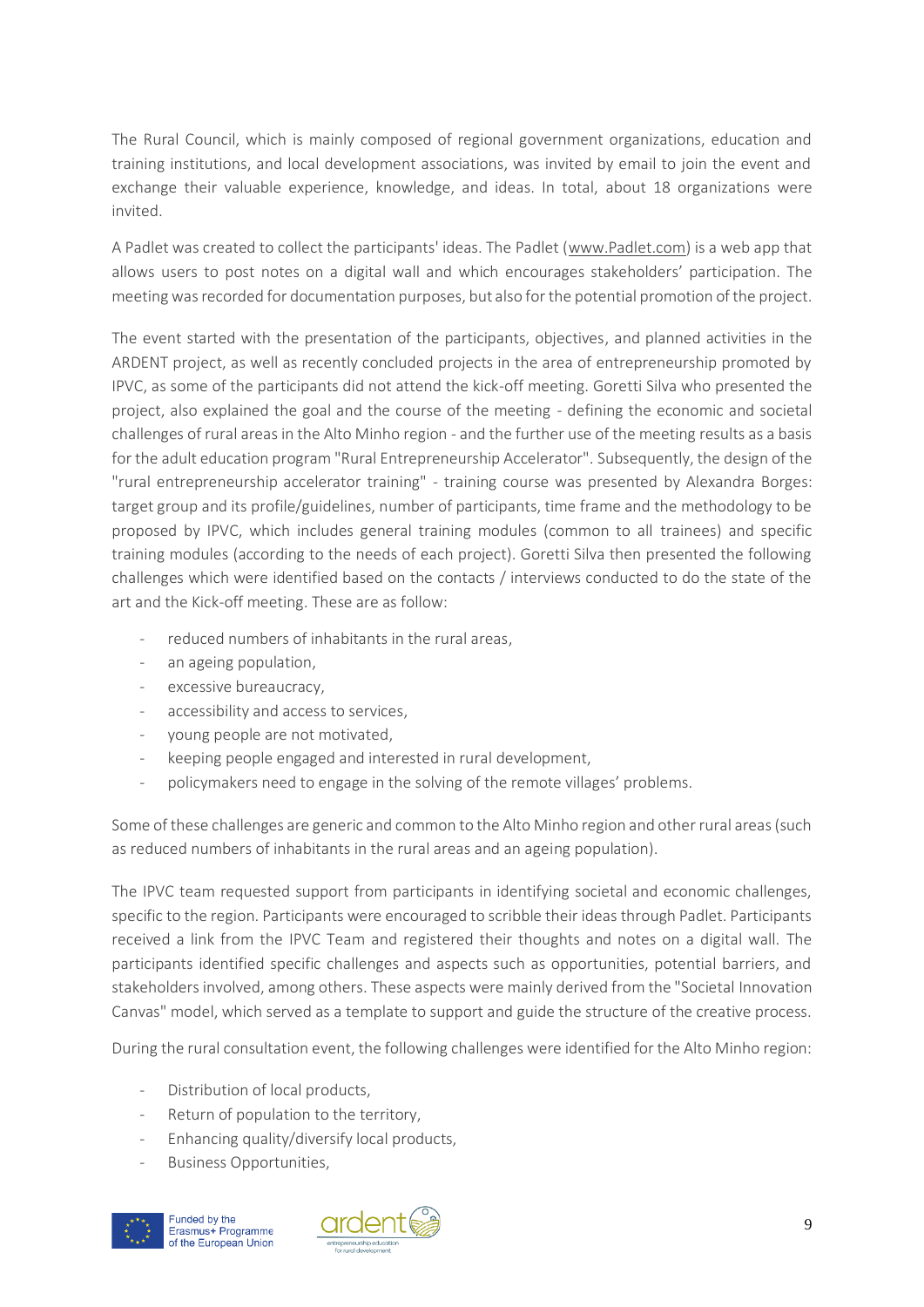- Development of a local/regional economic model.

# The participants were interested and had interesting and pertinent interventions, as well as expressed wishes of collaboration among all.

The Director of the Employment Centre of Viana do Castelo (which covers Viana do Castelo, Caminha and Ponte de Lima municipalities), José Matos, has shown willingness to promote the training course to registered unemployed people and eventually to trainees in entrepreneurship. He also suggested the IPVC team to send the information to the Director of the Employment Centre of Alto Minho, Benvinda Gonzalez, who could not attend the event, since the area of coverage of this Centre (Arcos de Valdevez and Valença municipalities) is fundamental in terms of potential stakeholders. Finally, he launched the idea that the IPVC and the Employment Centres can articulate training moments together.

Teresa Pouzada (ATA Coordinator) is convinced that we can have a successful project, rejuvenating the villages by attracting young people. However, she warned that many young people, who never lived in a village, go to villages with a dream and thinking that it is an easy way of living, but quickly return to the city. The "filhos da terra - children of the land", who know and have a connection with rural areas, are the ones who have been successful in returning to villages and ensuring business continuity. Thus, she suggested that it would be interesting if the IPVC could identify some young people would be interested in developing projects in their place of origin, either through new business, or continuing their own family's business.

Bernardino Ramires (entrepreneur) suggested that the IPVC team tried to understand lessons learnt from other similar projects/programs. He also suggested that the location of the training program should take rural entrepreneurs' accessibility into account. Many people with potential interest may be from remote areas.

Sónia Almeida (ADERE Peneda Gerês) suggested looking for potential people interested in "Qualifica" Centres and Professional Schools. And Ricardo Lemos (CEVAL) suggested the producers (adhering to "100% Alto Minho" brand) as potential interested parties.



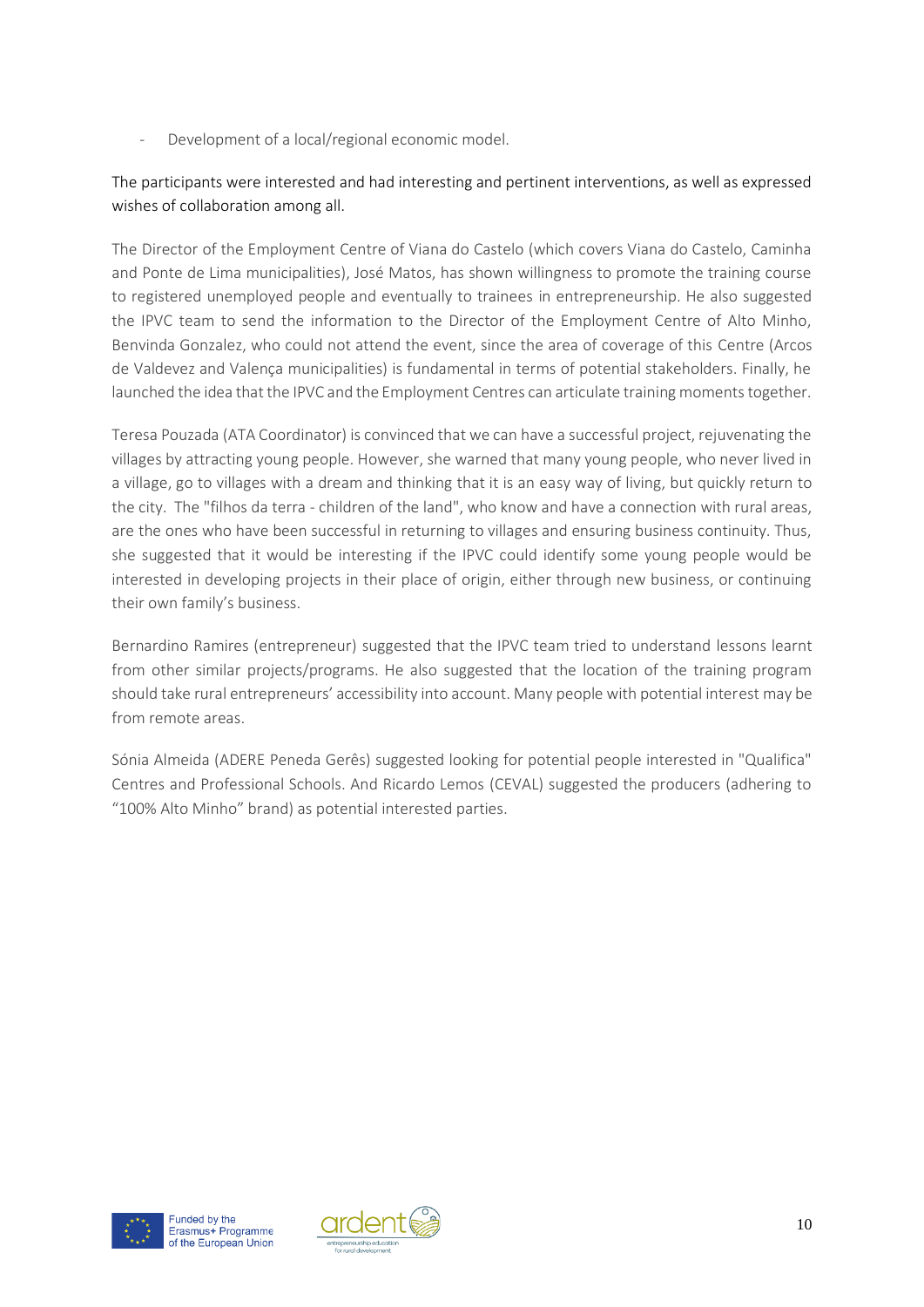# <span id="page-13-0"></span>3. Social and Economic Challenges Identified

This section presents in total 22 challenges identified in all regions summarized under the headlines that cover different sub-challenges. Some of the challenges identified in different regions were comparable and are therefore listed under the same headline. The challenges show a clear impact of the Covid-19 pandemic on the regional economies and present the difficulties countries have to cope with at this time. Due to the pandemic new challenges have occurred and already existing ones have worsened.

## <span id="page-13-1"></span>1. Education

## For the region of Münsterland, Germany:

#### Entrepreneurial education

Entrepreneurial education needs should be better promoted within the region where "classic" images of entrepreneurship need to be challenged.

#### The main problems identified:

- Schools have too rigid curriculum that is not adapted to current needs
- Economic connections are not considered / taught
- Entrepreneurship is seen as 'evil' in schools
- Teachers are not so socialized, but rather "leftist" trained

The basic problems are risk avoidance and egalitarianism, which is harmful. There are too many rules, regulations, laws and conditions and a lack of the "right" mindset, therefore people should be encouraged to gain it. Everything is developed by oneself, there is no trust in the experience of others, all mistakes are made.

#### Opportunities:

Examples of good practice and lessons learnt can be found in the Netherlands.

This challenge aims to establish start-up coaches at schools and not only social workers! As respective stakeholders the start-up scene, impact hub or network associations were identified.

#### For the 5 Slavonian Counties, Croatia:

#### Education and planning

The University of Osijek identified that small agricultural producers and service providers do see education and planning the quantities of their producers among their tasks. The importance of



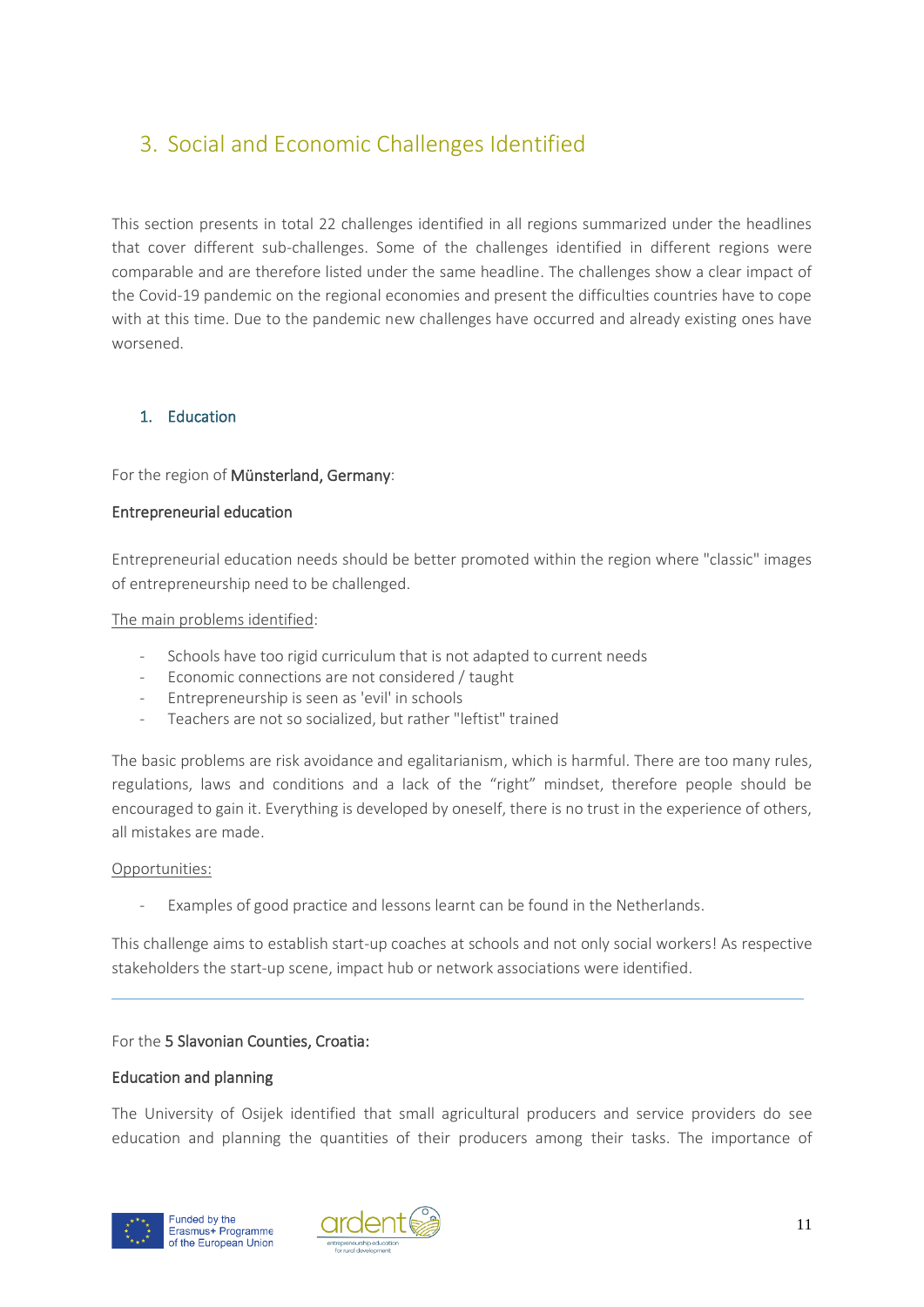planning, education and the motivation of especially younger owners of small agricultural farms on regular education events needs to be stressed.

# The main problems identified:

- low interest and motivation
- People think that the only way to succeed is to "know the right person" instead of strengthening their own skills and knowledge.
- the provision of education is not coordinated (there are periods where different organizations and institutions provide the same sort of education, while there are periods when no one is providing neither information or education on certain topics (e.g. how to do business during the crisis))

# Opportunities:

- raising the level of knowledge, especially among younger people in rural areas, but also the
- skills of planning activities among small agricultural producers which can, eventually, lead toward their clustering in production.

## Obstacle:

the potentially long duration of the project.

Stakeholders are ministries, local government, universities, small agriculture family farms.

## For the 5 Slavonian Counties, Croatia:

## Education on markets and selling prices

Members of the Rural Council pointed out that producers usually have problems setting the selling prices for their products. Education about the market, selling prices, but also on the quality in production and services is required.

## The main problems identified:

- Financial literacy is generally low among entrepreneurs in Croatia, but especially in rural areas.
- Basic problem is low interest in education, especially when focused on finance.

## Opportunities:

- Through education about market and selling prices, but also generally about costs and revenues, financial literacy can be raised
- raising financial literacy among small agricultural producers

Education could help small agricultural producers to better understand market, supply and demand, and to calculate the prices for their products and services with the stakeholders being ministries, local government, universities, small agriculture family farms.



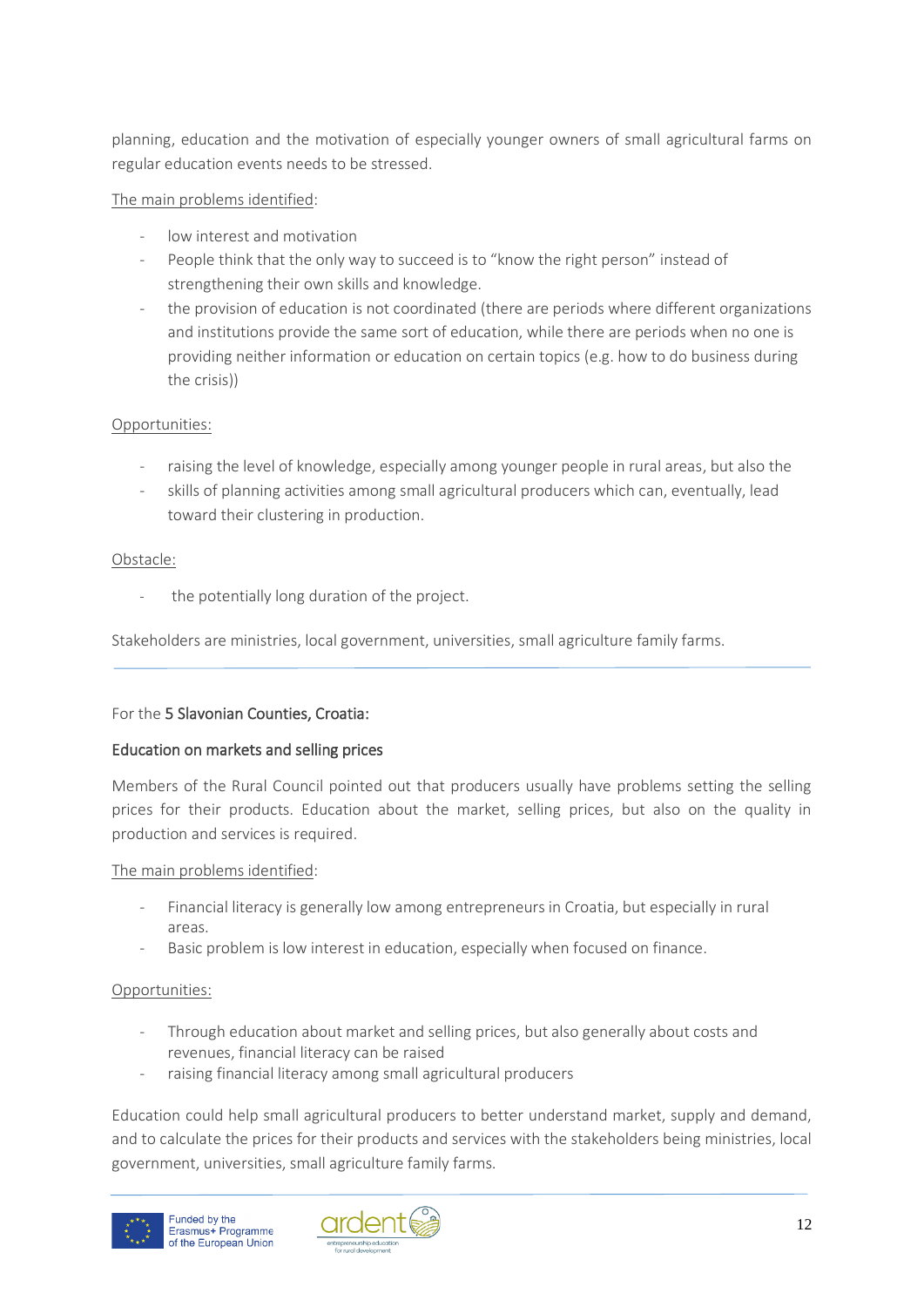# For Saxony-Anhalt, Germany:

# Digital education in addition to school or individual tutoring

A decreasing number of pupils nationwide on one hand and a decline of education quality and quantity is a major problem for the next generation not only but also in rural areas. The region of Anhalt-Bitterfeld shows a high proportion of school leavers without a diploma in 2008 - 14.2 % and 2018 still 13.2 %, which is higher than the country average of 11.5 percent. Digital education will be key to individually support school children and to increase education supply during lock-down times when school visits are not possible. Educational provision is a challenge that is intensified by the dynamics of demographic change such as outward migration and an ageing population.

Another problem under the subject of education is the lack of advanced training for staff members at work. Many smaller companies located in the rural regions of Saxony-Anhalt are missing education possibilities for employees (no HR departments in smaller companies). Education possibilities for adults in job need to be increased in order to improve career possibilities and satisfaction level of staff.

## Main problems identified:

- full syllabi.
- shortage of teachers in all areas.
- high percentage of school dropouts especially in rural areas,
- long commuting ways to school.
- loss of education,
- missing learning progress surveys
- there is no market for education,
- business model is not visible.
- students have insufficient technical equipment.

## Opportunities:

- to cover for missing education at school or during disrupted education periods (such as Covid-19)
- individual support,
- support in home schooling

#### Obstacles:

- Lacking technical equipment at home
- missing market pressure
- missing HR departments or managers in charge of education and training

This challenge aims to increase the number of students who finish school with a diploma, to maybe integrate elderly, retired people who might have been teachers or worked in the pedagogic area before times. Lifelong learning would be another aim of the challenge. Stakeholders are HS Anhalt, pupils,



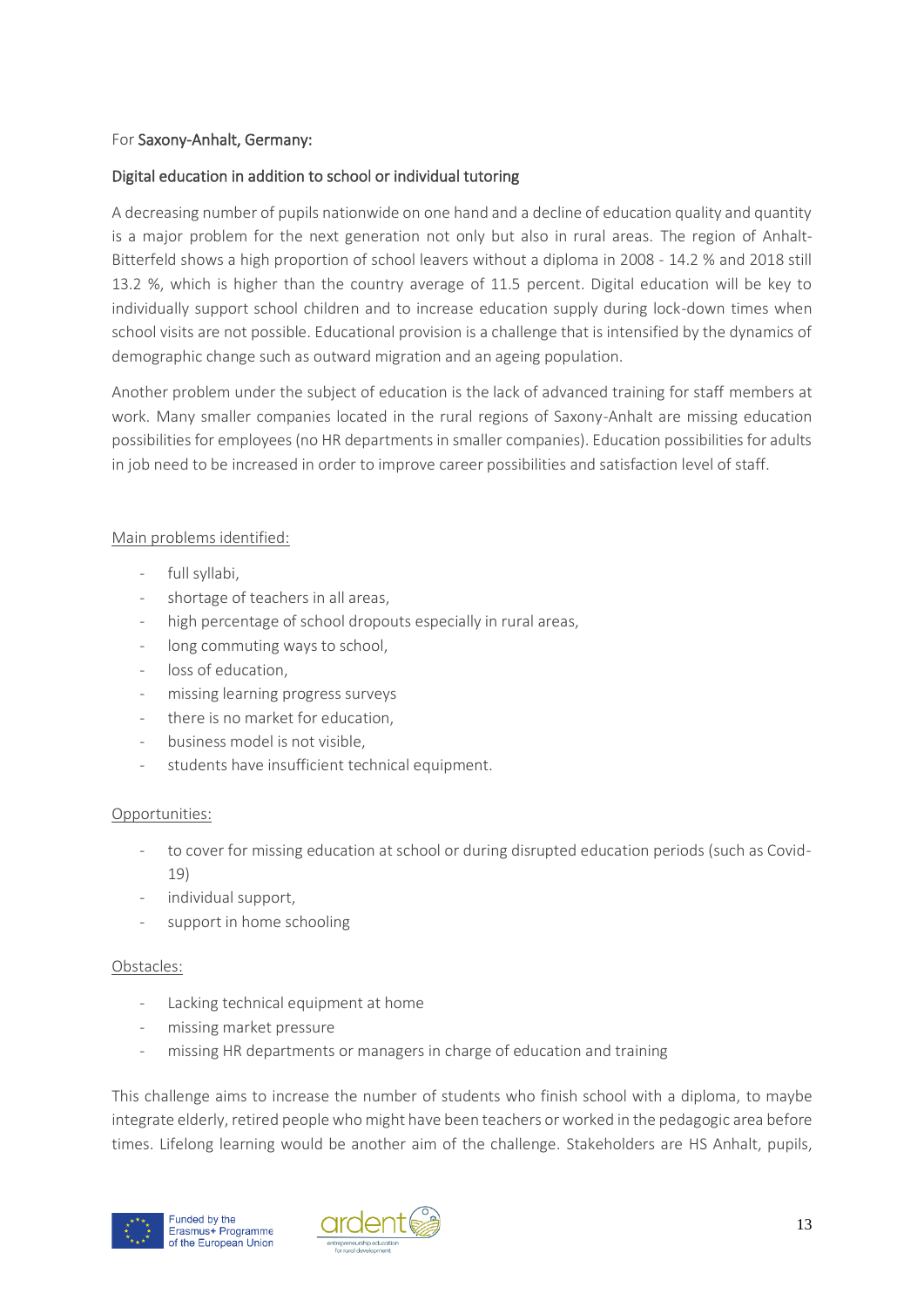parents, retirees, teachers and state school offices as well as companies, Kreisvolksschulen and HR departments.

# <span id="page-16-0"></span>2. Digitization

For the region of Münsterland, Germany:

## Competences of the future: How do we become better prepared for the future?

The topic was triggered by the problems the region is faced with in the current situation, such as and the uncertainty in times of crisis and the lack of strategies at hand for the novel situation caused by the pandemic, which is currently approached rather experimentally. The Corona pandemic has hit the economy and society very hard and unprecedently, lockdown measures have resulted in collapses of SMEs. That is a sad reality, not only experienced in this region.

In this turn digital competences become even more important, there is no plan b, or a risk diversification. Chances must be used as SMEs in the region depend more than ever on an enabling business environment.

#### The main problems identified:

- the Lockdown (due to Covid-19)
- Consequence: analogue products no longer usable

#### Opportunities:

- Digitalization strategies of the (federal) state
- **Universities**
- **Futurologists**
- Authors (e.g., Schätzing)

The challenge's aims are to create something new, accelerate the change processes and to learn continuous change processes. Obstacles identified are the lack of willingness / ability to continuously grow and learn and the lack of resources.

#### For the region of Alto Minho, Portugal:

#### The return of the population to the territory – teleworking and co-working

This challenge is related to the new business opportunities that might arise in rural areas, because of the pandemics. Due to the Coronavirus pandemic, many companies practice teleworking. Therefore, they do not need large office spaces in the cities, which are often associated with high rents.

On the other hand, some workers might prefer not to work from home as they lack privacy or are too confined to urban landscapes. Rural settings are thus an alternative solution, offering healthier and cheaper solutions for this problem. The demand for rural spaces for teleworking during the pandemic increased exponentially.



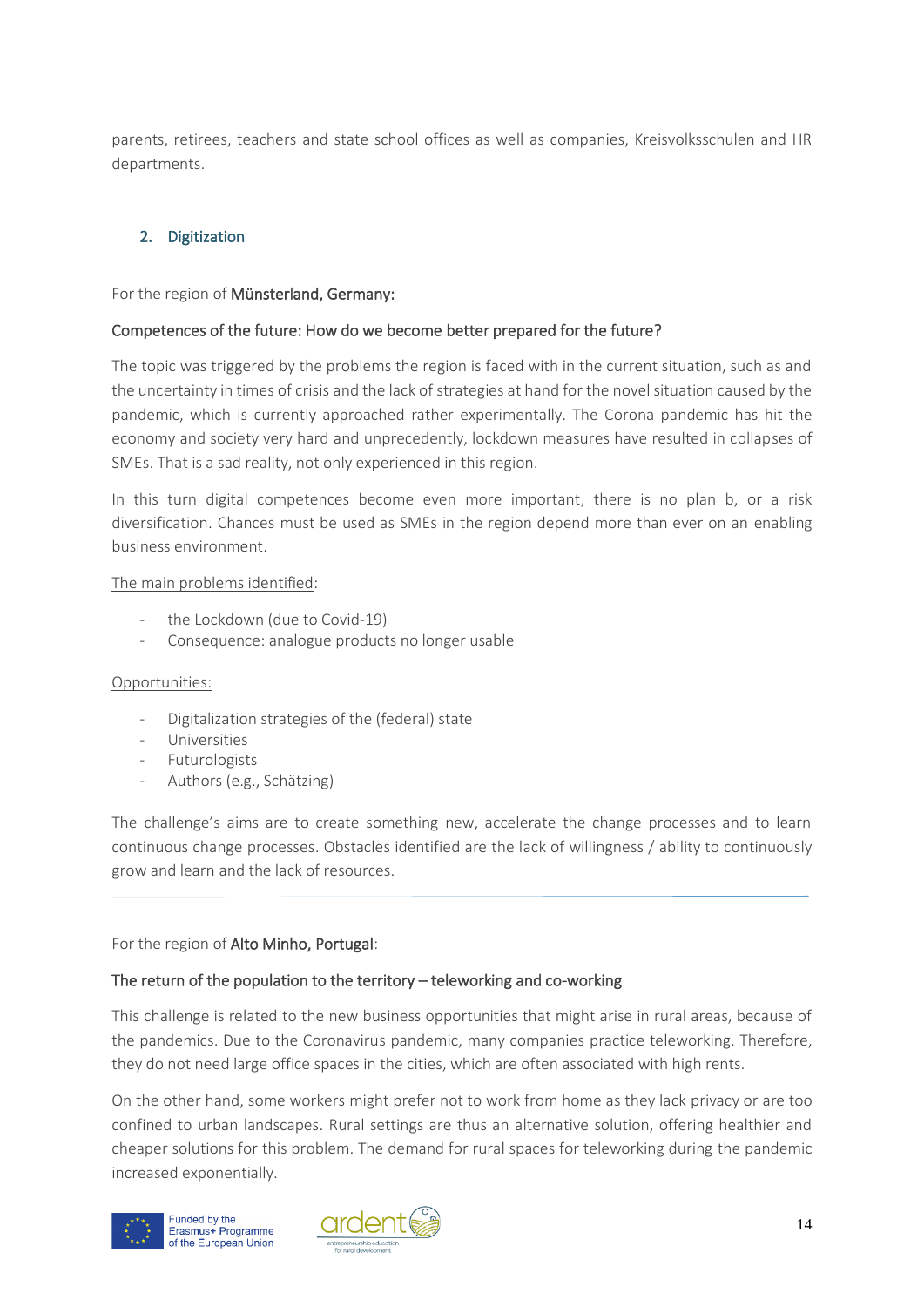The basic problem is "How to take advantage of the increased demand for rural places for teleworking?" The opportunity is that such spaces already exist in cities and now the challenge aims at creating a rural co-working space. The challenge's main obstacle is an aged population. Stakeholders are entrepreneurs and development agents, who can be facilitators in the creation of spaces.

# <span id="page-17-0"></span>3. Regulatory conditions

#### For the region of Münsterland, Germany:

#### Bureaucracy and Regulations

The problem is determined in the mindset - different attitudes exist within rural and urban entrepreneurs as well as the regulatory institutions.

#### The main problems identified:

- Landscape of pubs and bars is "dying" (as government imposed closing due to Covid-19)
- Innovative strength diminishes
- Error culture
- Succession problem
- Legitimation for an idea

#### Opportunities:

- respective ministries
- Münsterland e.v.
- Strong key persons
- Chamber of crafts
- Communal project networks

The challenge aims to find solutions for a "warm welcome", synergy effects, process optimization, agility, to be proactive and become pioneers which should ensure the future viability / sustainability of the region. Obstacles to this challenge are the regulatory restrictions / complexity, scepticism and the Rural areas associated with "stable smell" and "clique". Stakeholders in this context are politics, municipality / administration as well as residents.

#### For the region of Alto Minho, Portugal:

#### Businesses opportunities

This challenge is related to the negative impact of pandemics on rural businesses.

The main problems identified:

Cafes, restaurants, and taverns from rural areas (villages) are losing customers, despite the good results achieved over the summer.



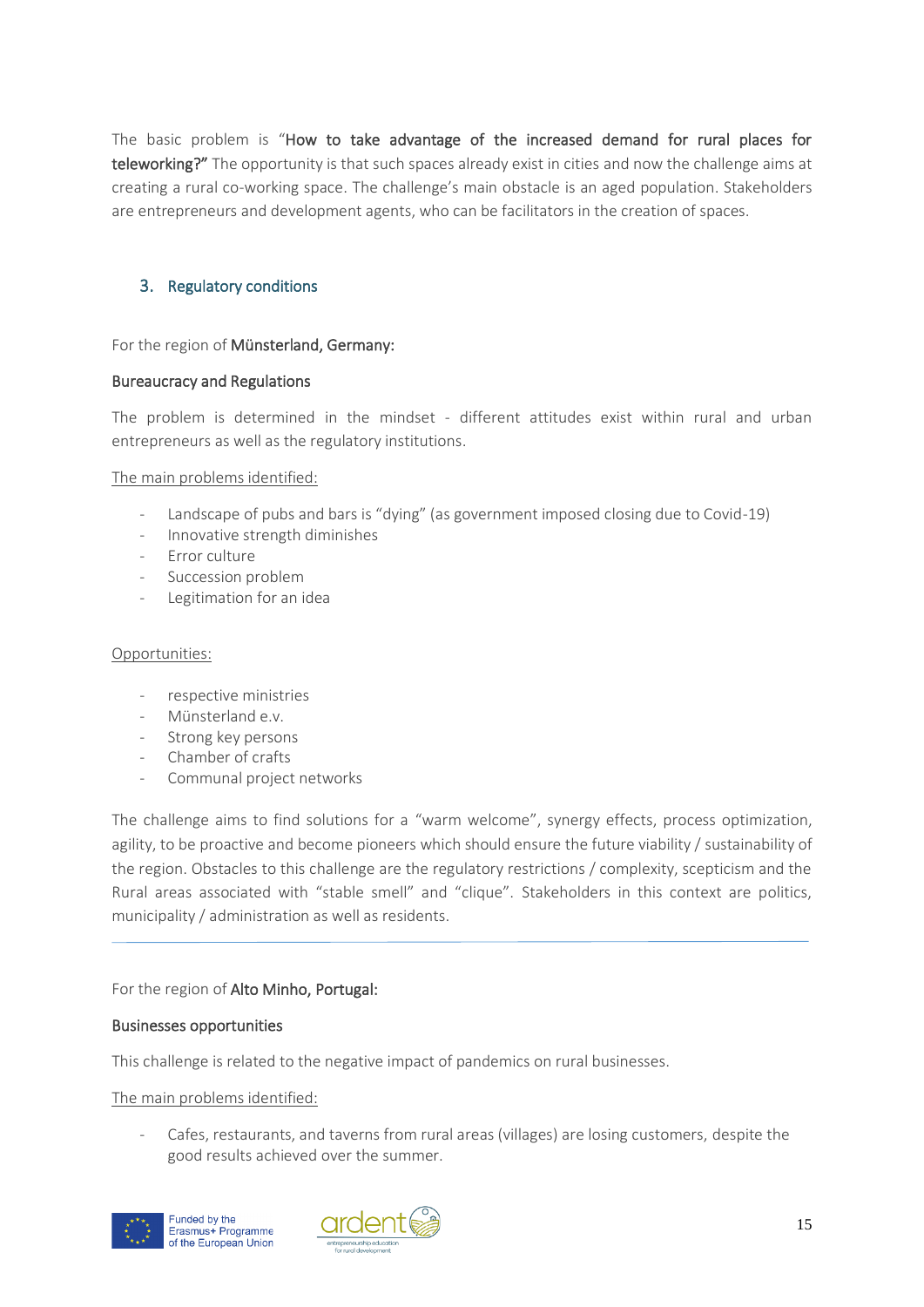Confinement situation and lockdown are affecting businesses to a great extent, and owners do not know how if they will be able to recover, and how to overcome the crisis.

# The basic problem is "How to restore customers confidence on cafes, restaurants, and taverns?"

## Opportunities:

- can be the funds / governmental schemes for helping companies recovering from the crisis.
- The GR50 Peneda-Gerês Long Distance Path ("Grande Rota") is one of the transversal elements in the Alto Minho region that can contribute to aggregate the rural areas, with a common interest. The Ways of St. James ("Caminhos de Santiago") already do. Along these two routes, small/micro businesses may appear/reinforce their activity.

#### Obstacles:

- the owners' lack of knowledge/perception
- the lack of customers / tourists because of confinement rules.

Stakeholders are private businesses.

# <span id="page-18-0"></span>4. Appreciation and distribution of local products

For the region of Małopolska, Poland:

# Commercialization and promotion of local products and services provided by social organizations and households.

This challenge, identified by the Rural Council in Poland, is actually an overarching one covering several headlines such as education, structural problems, and bureaucracy. The local producers are in possession of products and services specific for the local or regional perspective. Due to their weak competitive position they are not able to reach the sufficient market share to develop the operational activities and to expand the impacted area.

The main problems identified:

- Lack of educational infrastructure, or knowledge of its existence or specific ways of functioning of educational institutions in specific areas.
- Mentalities expressed in the lack of sufficient involvement of residents and producers of specific regions in issues related to raising funding. This is particularly true for residents.
- Lack of interest in local products.
- Egotism and mental barriers (e.g. shopping habits in supermarkets).
- Lack of adequate interest and desire for local products and their insufficient or inadequate promotion.
- Lack of stable logistic systems for sale of manufactured products.

Challenges resulting from the pandemic, mainly related to limiting economic and social activity, health risks and psychological and sociological factors.



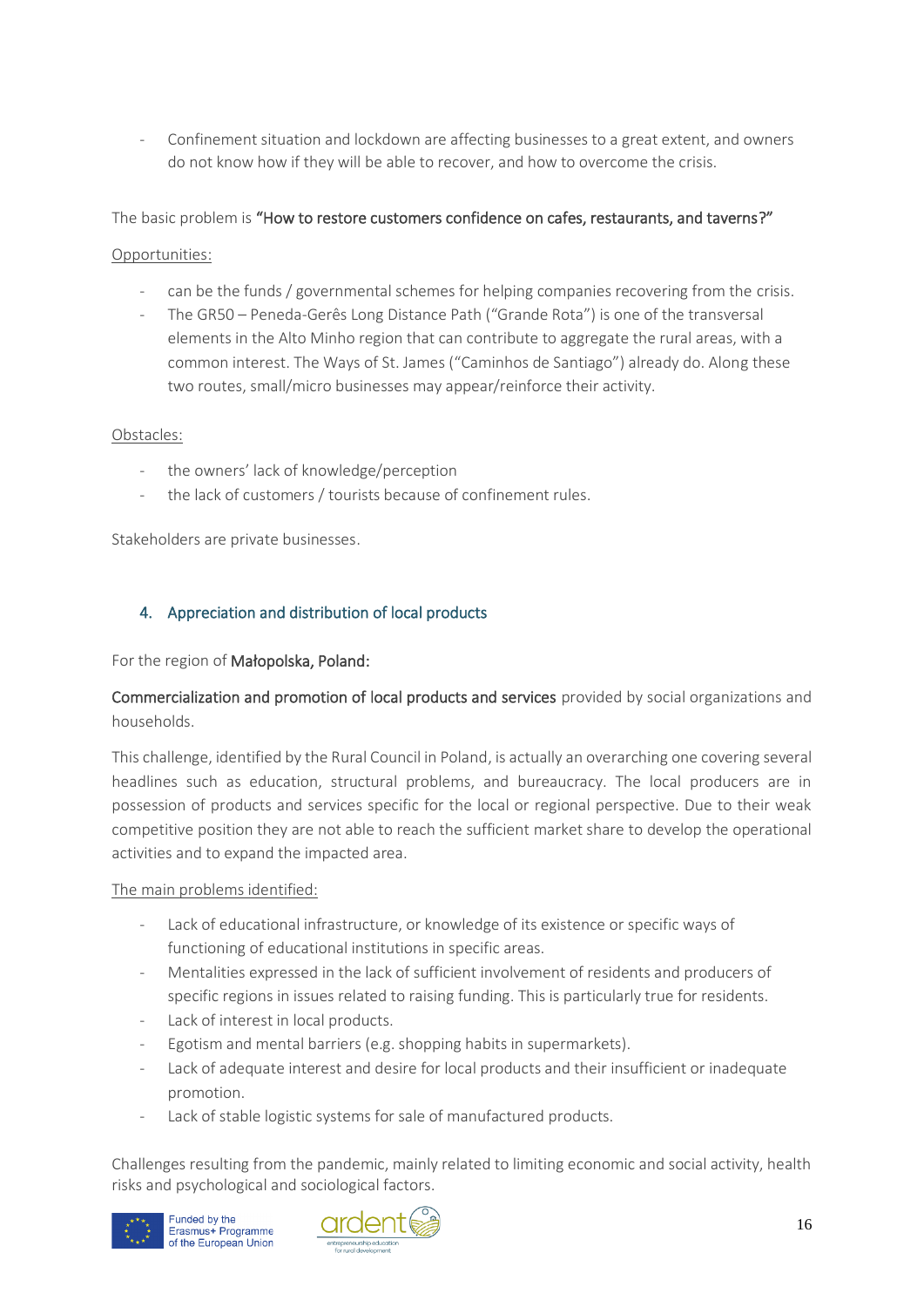These problems arise from legislative barriers consisting in the lack of clear legal regulations on the promotion and distribution of local products and an informal cooperation due to lack of clear formal and legal regulations.

There are:

- Cooperation barriers causing lack or instability of producer-consumer.
- supply chains/networks and lack of developed cooperation schemes/ models,
- lack of willingness to cooperate, mental barriers, lack of producer and producer-consumer systems.
- Limited opportunities to sell local products related to producer-consumer problems.
- Low social capital (low confidence) among producers (farmers) and consumers.
- Lack of coherent development vision.
- Individualism.

## Obstacles:

- Supply chain is too long.
- Barriers related to production scale.
- Bad consumer experience with dishonesty of suppliers.
- Migration of population causing certain habits (e.g. buying close to home).
- Lack of a common vision for the development of a broadly understood market for local products,
- lack of solutions in this area.
- Mental barriers creating "ways" to overcome them a certain system of social recognition
- Over-bureaucratization

The aims are to establish efficient, flexible, stable and transparent supply chains/systems and systems linking producers and consumers. Another aim is formalizing forms of cooperation by popularizing the functioning of social organizations aimed at promoting the sale of local products and finally, creating incentive systems involving local leaders. Relevant stakeholders are Local authorities, farmers, producer groups, local social leaders (mainly from the public relations side).

For the region of Małopolska, Poland:

General situation: The regions can be perceived as the providers of excellent products. This situation though described as stable may change significantly in the nearest future due to several obstacles and threats that can be observed and gain importance. Their nature is not just economic but similarly social. It seems the social factor is becoming more and more important and this might be helpful in terms of creating of local patriotism in changing mindset of customers, which happens but not to the expected and required extent. Rural entrepreneurship might be the excellent solution if only such treatment could have the influence on changing the mindset. This does not exclusively refer to the customer behaviour and local and regional authorities' willingness to increase the change of support into the rural direction. This also refers to young generation of possible entrepreneurs who is willing to recognize their regions as the attractive place to work and develop.



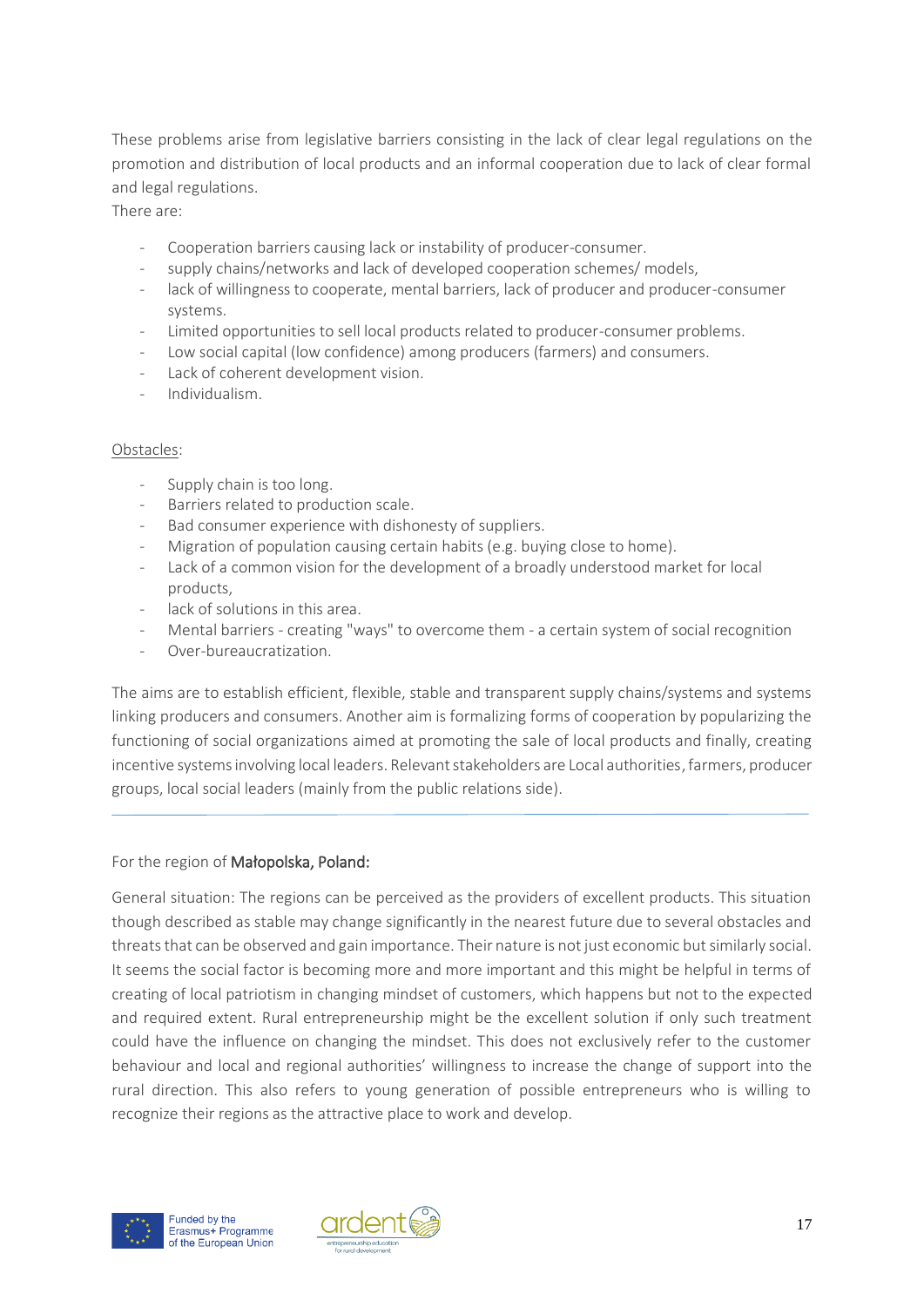Local economic patriotism means making conscious economic decisions, considering the positive impact of these choices on the local community. Economic decisions are understood as not only purchasing products but also using local services.

As a place of production and service provision, rural areas offer a wide range of different types of local products, including food products and local crafts, as well as services provided by local entities (businesses, farmers, small craftsmen). The offer of rural areas also includes tourist services which represent a special potential of the region. In recent years, more and more attention has been paid to supporting local production and local services, which should lead to economic revival of rural areas, while preserving the specificity of the village and protecting its cultural and natural heritage. The main goal should be to shorten the distance (chain) between the producer or service provider and the final customer, which involves building short supply chains. In this context it is important to create a system in which consumers are provided not only with a local product/service but also with information encouraging them to buy them. The real challenge, therefore, is not only to provide places where these products and services can be purchased but also to develop effective marketing systems to promote local products and services.

## The main problems identified:

- The problem of shaping the foundations of local economic patriotism among consumers is complex. The following problems arise here:
- Level of wealth quite often the prices of local products and services are higher than those of similar products and services of a mass (industrial) nature
- Lack of knowledge of places where local products are offered or lack of such places. Most purchases are made in chain stores (supermarkets, discount stores), where local products are only marginally included in the offer. Often local stores also show little interest in the offer of local producers.
- lack of markings on products indicating their local character, lack of markings in stores e.g. separate spaces/shelves with local products
- local products/services cannot be purchased regularly they are offered e.g. once a week at local markets or only seasonally.
- manufacturers preferring to sell wholesale, distributing their offer mainly outside the local market
- Feedback lack of knowledge of the benefits to the local community of supporting local manufacturers and service providers by buying their products/services transforms into low demand for them, which discourages manufacturers from actively seeking sales opportunities in the local market

## Opportunities:

- concentration of activities activating producers and other links in the distribution chain on a narrow/selected group of entities - activities addressed to a wide range of entities (e.g. producers, stores) usually do not bring the expected results
- greater involvement of local government (e.g., providing premises, organizational, technical and financial assistance)
- launching sales in nearby cities, where the market is more absorbent
- using ready-made patterns of EU countries e.g. French experience stores created and operated by producers with the support of local authorities



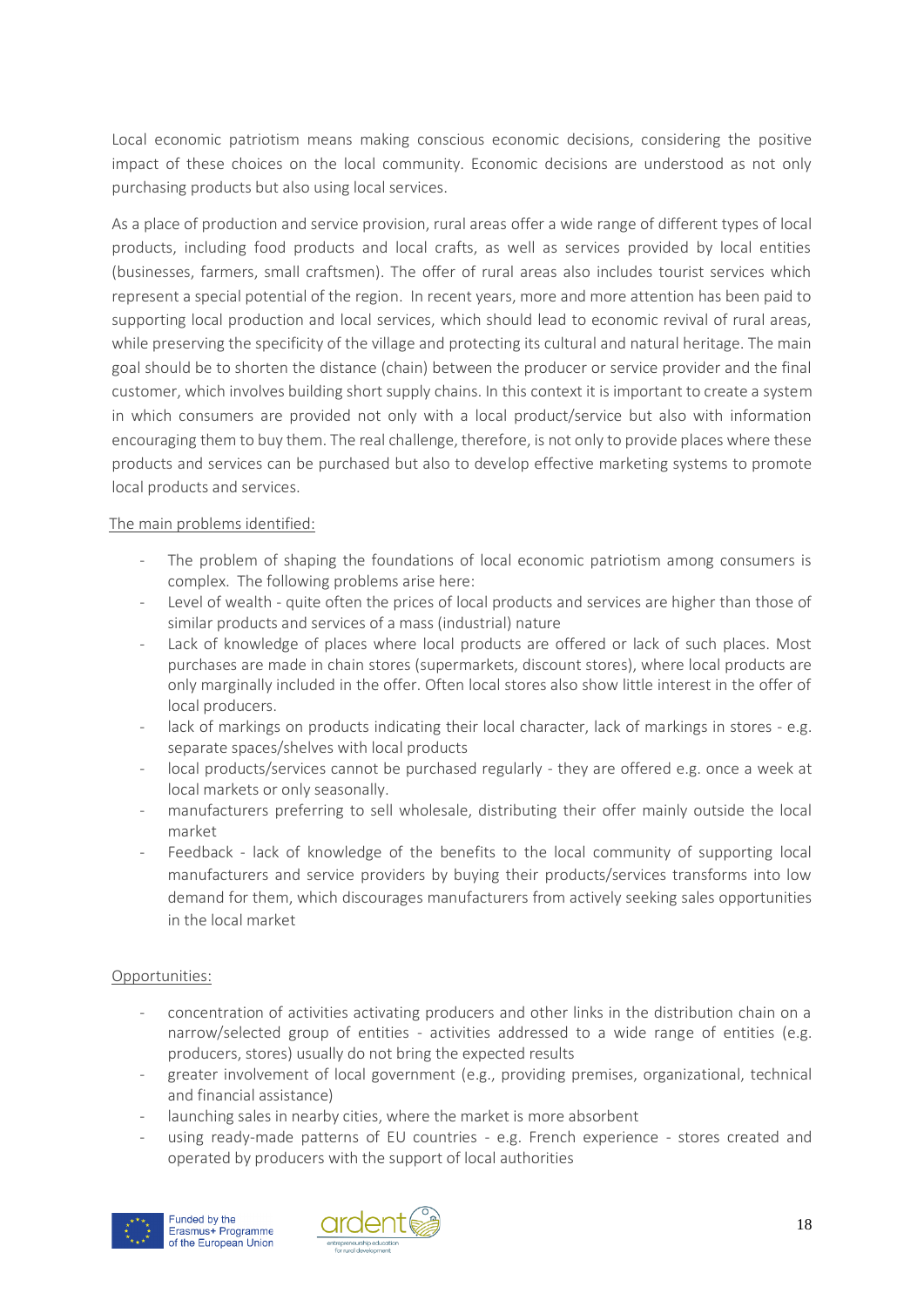support for local institutions (e.g. Local Action Groups - LGDs) and the possibility of public financing of activities in this respect (e.g. for assistance to producers, information and promotion activities addressed to consumers)

#### Obstacles:

- commercial infrastructure lack of small outlets (local stores replaced by chains)
- finances generally a lower level of customer wealth in rural areas
- low level of cooperation between local entities (e.g. hotel or catering facilities often do not use the offer of local producers or small sellers, local stores are not interested in including local products in their offer)
- lack of sufficient support from local authorities
- mental barriers customers prefer to have convenient shopping (the effect is that they buy in stores)

The challenge aims at creating an information and promotion systems that provide customers with knowledge of why it is worth buying local products and services - awareness of the benefits for the customer and the local economic system and networking - support for initiatives involving joint actions by producers or service providers, creation of groups offering local products/services (e.g., groups of restaurants offering local culinary products). Furthermore, it aims at creating local sales points offering only local products on a regular basis (every day, throughout the year).

Stakeholders involved are consumers, local producers and service providers, local organisations (e.g., LGDs), local authorities.

## For the region of Alto Minho, Portugal:

## Distribution of local products

Local producers experience difficulties in selling their products. There is a need for interconnection in short chains of producers with local restaurants, taverns and commerce.

## The main problems identified:

- producers have no access to the market.
- products are not sold at weekly markets/surplus products,
- small dimension of producers:
	- o high production costs,
	- o no bargaining power with large supermarkets,
	- producers' lack of knowledge about distribution,
- producers' low level of instruction,
- non-qualified products.

There are farmers and traditional producers with product orientation but without marketing skills. They try to sell the product as much and as fast as possible, instead of creating a value preposition; lack of interconnectedness between producers (networks and associations).

Basic Problem is *"*How to create an effective distribution chain for small producers?".



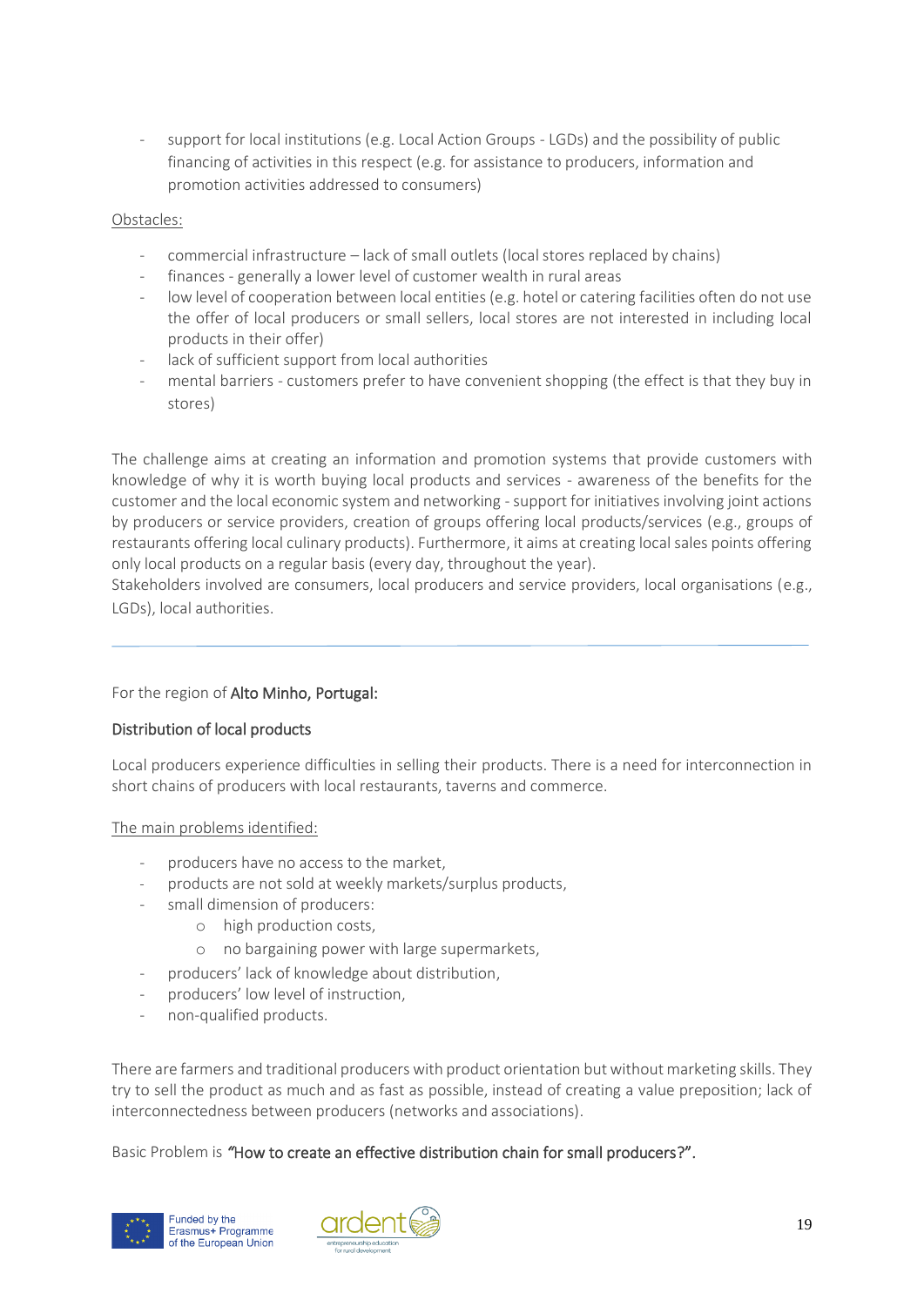#### Opportunities:

- Municipalities can support local producers by creating spaces for product distribution small open spaces, attractive, accessible - so, the producers can sell directly to the consumer, Producers with a common image,
- Opportunity to enhance local products,
- Creating a common marketing image for producers,
- Qualification of local products,
- Increased demand for organic food,
- Increased adoption of healthy behaviours and consumption.

The aim is the creation of conditions for the distribution of local products, with stakeholders being municipalities and private businesses.

#### For the region of Alto Minho, Portugal:

#### Enhancing quality / diversify local products

This challenge relates to the enhancing and diversification of the local products. One of the suggestions was the production of aromatic herbs, considering the identification of native species of Peneda-Gerês National Park.

#### The main problems identified:

- Local products improvement of quality / development of new products,
- Need to create an effective marketing strategy for small producers,
- Existing products are of low quality, there is a lack of perception about the products and a lack of cooperation between producers and consumers,
- New product developments: Tourism businesses and other services may lack customers given the present times constraining framework and lots of people are / will be unemployed and families lack their income; To take advantage of their rural setting / yards / family farms.

#### The basic problem is "How to create an effective marketing strategy for small producers?"

#### Opportunities:

- raise awareness in restaurants and local commerce to acquire local products
- raise awareness in schools, IPSS and municipalities to purchase local products
- Use of local products in school canteens

Good practices are for example the "Almoce e Jante Connosco - Have lunch and dinner with us", an initiative promoted by the "Villages of Portugal" that invited the population to make a meal at the home of the inhabitants of the villages; Slow Food or the "100% Alto Minho" brand.

#### Obstacles to this challenge:

- Bureaucracy and Legal requirements,
- Distribution of local products (as identified in another challenge),
- Lack of perception about the existing products by restaurants/F&B providers,
- The restaurants/taverns/cafés had to close. Currently, due to the Coronavirus pandemic, there is a need to create conditions so that the remaining ones stay open or open again,



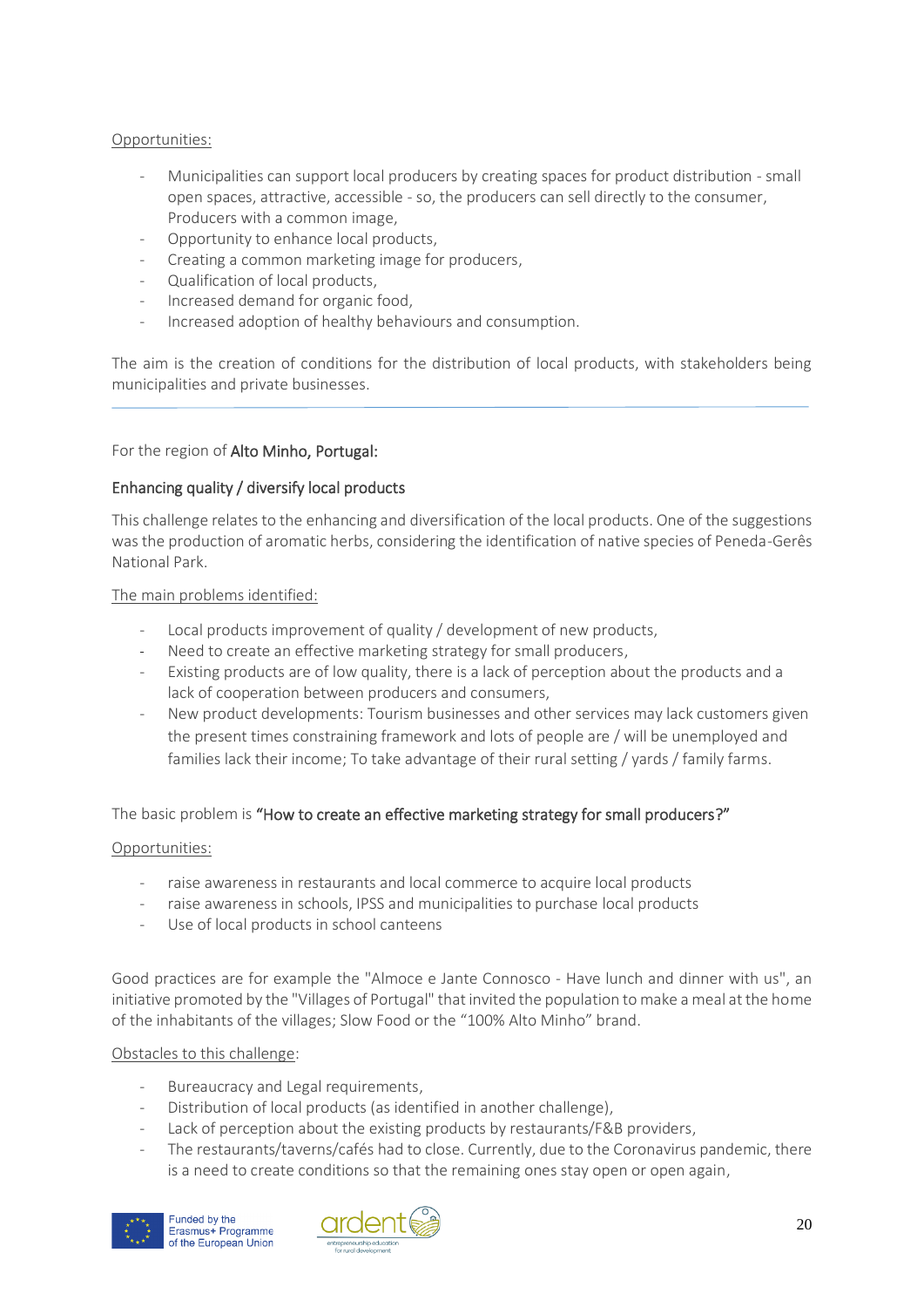- Depopulation of rural areas,
- There is not enough production to meet the demand (e.g. tarrestre bean, which is highly advertised, as well as cachena meat),
- Decrease in production.
- Aged population.

The aims are providing rural experiences (agricultural activities, gastronomic...) as well as strategies for joint promotion and the valorisation of local products both locally and through a distribution chain. Respective stakeholders would be ADRIL, ADRIMINHO, ATAHCA and local councils.

## For the region of the 5 Slavonian counties, Croatia:

## "Lost identity" of this part of Croatia

The Slavonian region in Yugoslavia was recognized as granary of Yugoslavia. On Slavonian and fields of Vojvodina region (now part of Republic of Serbia) crops were produced for Yugoslavian needs. By visiting this part of Europe, you get a chance to experience a region where Croatian, Austro-Hungarian and Ottoman heritage meet. This part of Croatia is best known for the spacious and fertile fields, big rivers and marshlands, forests, old cities, wine production and joyful people with rich traditions. Despite all that, people in this part of Croatia often feel neglected and forgotten, when strategies and regulations are developed. Through branding of the Slavonian counties as one region, the branding of products and services from this region, there could be more opportunities for entrepreneurial activities, and this could help in keeping people in rural areas of this region.

## The main problems identified:

- agricultural production is still missing development strategies crops are being planned and produced according to the state subsidies.
- There is no division on vegetable and crops production
- no irrigation systems
- no branding of Slavonian products

#### Opportunities:

- the creation of an identity of the Slavonian region.
- offer diversity in products, services and experience
- create new opportunities to start small companies

The aim would be an analysis of strengths and weaknesses of Slavonian counties, branding this part of Croatia together (not separately). The stakeholders are ministries, local government, universities and small agriculture family farms.

For the region of the 5 Slavonian counties, Croatia:

## Definition of strategic goals

To cluster all problems connected with the rural areas, the prevailing opinion is that all family farms should first develop their strategic goals, which should happen in connection with the overall strategic



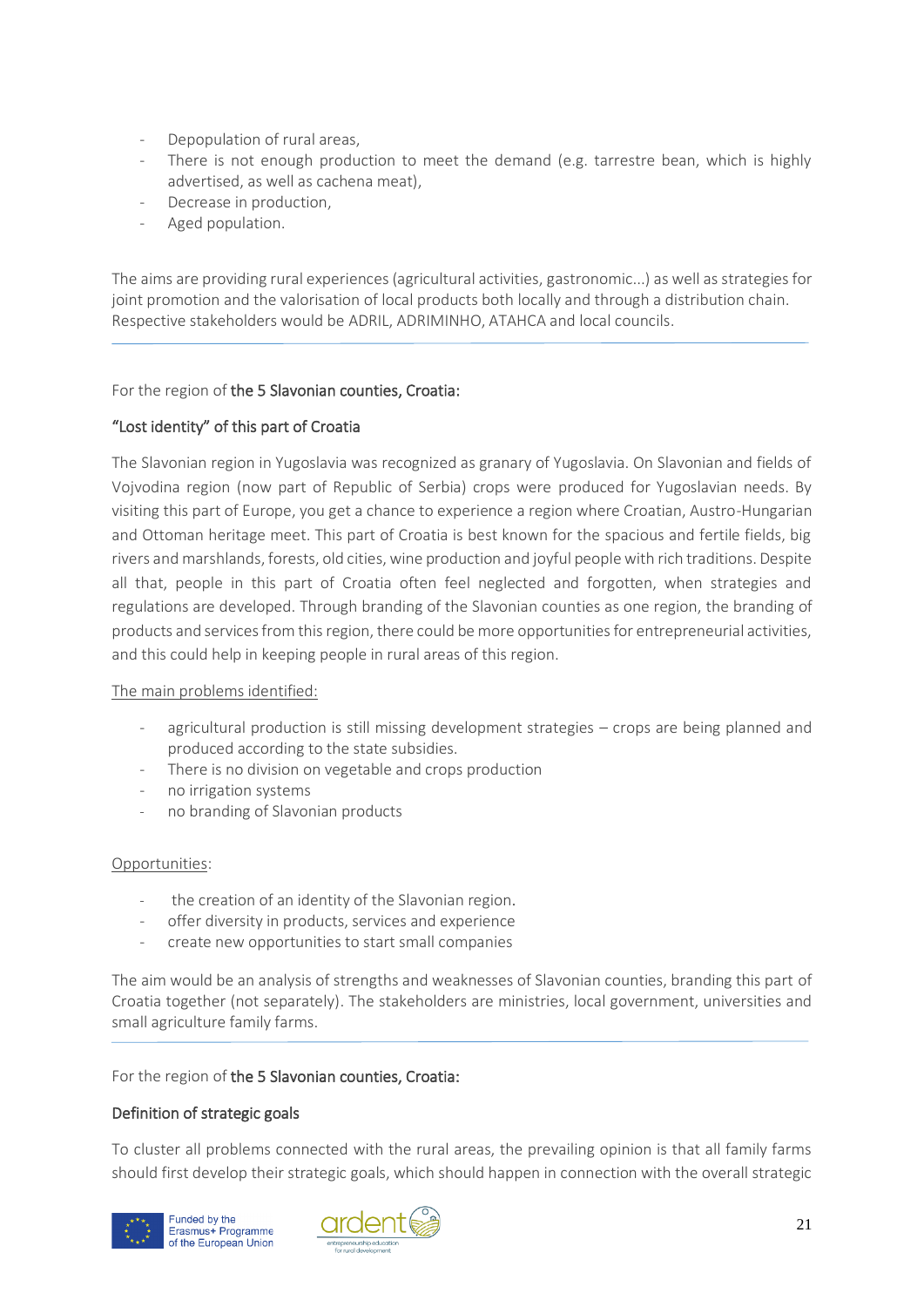goals of rural areas and regional development. This can help branding the Slavonian region, but also in returning the lost identity of this part of Croatia. Strategic goals should be reached on a national level, but also on the level of every region and farm. Education should help people in understanding the role of strategic decisions but also in developing strategic decision for their farms (products, services). Strategic goals are the first step, after which other identified challenges follow.

# The main problems identified:

without a strategic way of thinking and planning of production and service provision there is no possibility to offer quality and quantity according to the demand on the market.

A strategy for agricultural production should give a framework, but on a regional level or even in territories that LAGs cover, there should be discussion, agreement and joint planning for offering products and services on the market. Agricultural producers stressed the fact that production and revenues are not in connection with the subsidies that should foster and strengthen local production.

## Opportunities:

the development and branding of Slavonian region as a region where you can enjoy, relax, try good food and wines.

# Obstacles:

- the long-term duration of the project (often people lose interest in the project that develop in a long run and do not show results immediately)
- lobbying on the national level for the interests of Slavonian region.

Aims are the positioning of the Slavonian region on the rural tourism map and as a place with production of good, healthy and ecological products. Stakeholders are ministries, local government, universities, LAGs, small agriculture family farms.

# <span id="page-24-0"></span>5. Funding

For the region of Małopolska, Poland:

# Low level of knowledge about financing opportunities and lack of ability to raise funds.

The local actors (stakeholders) can be characterized as enthusiasts about the interactions and raising new ideas in their local regions. Thanks to those people very interesting initiatives take place. However, the over-formalized relations which are effects of so called technologization as well as the run for success and other success-oriented actions cause the mindset changes. The perception of fundraising could therefore be redirected for the realization of the interesting ideas and to support the developmental activities of those enthusiasts.

## The main problems identified:

- Enabling the sale of regional products and its use as an alternative source of incomes for the local community through the appropriate use of local resources and social potential.
- Insufficient level of education in financing business activities or lack of awareness of the existence of centers that provide such information.



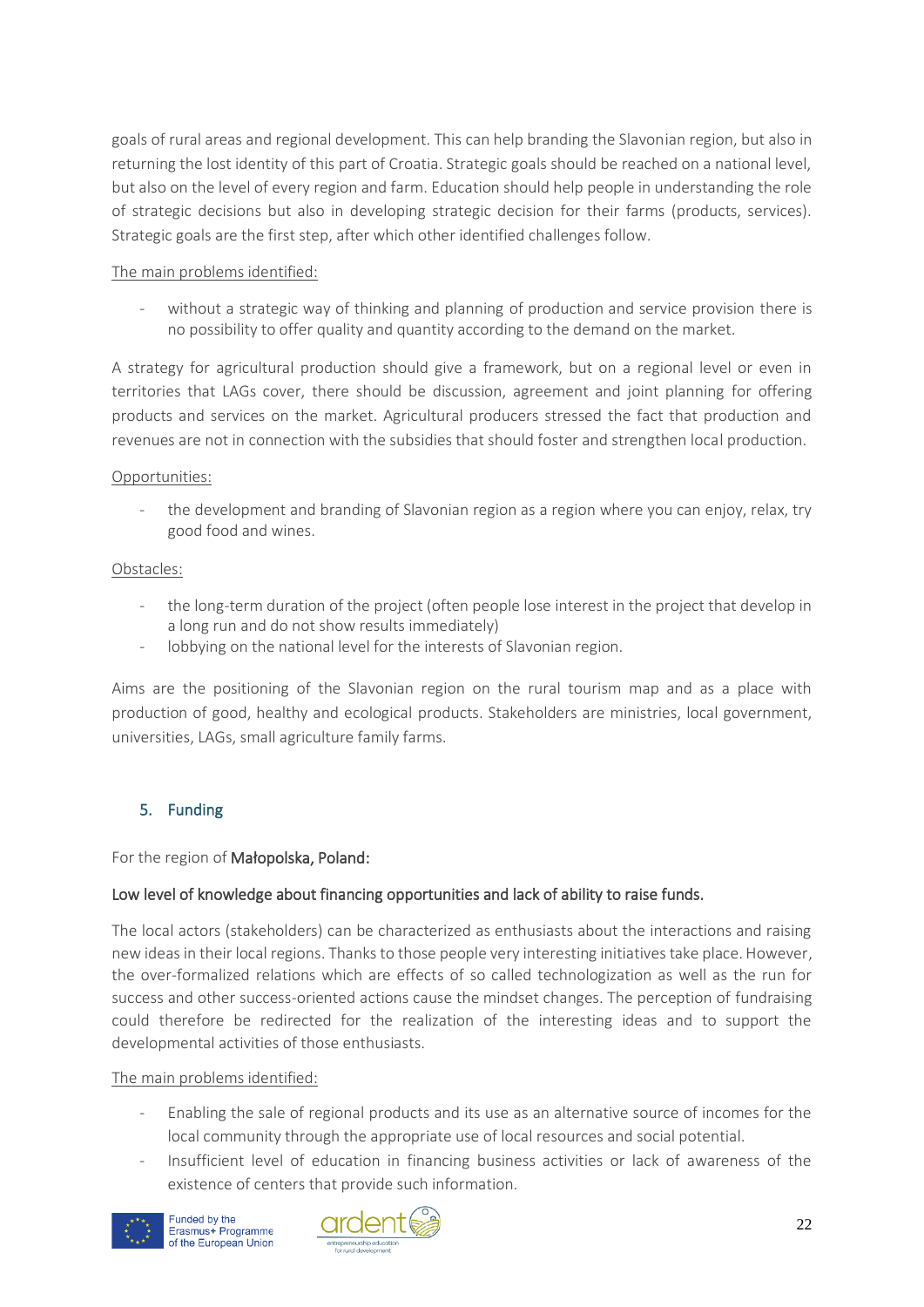- Lack of financial resources.
- Low level of knowledge and insufficient education on the possibilities and specific funding schemes for projects concerning the sale of organic products by rural producers.
- Lack of knowledge about the existence of social economy support centers.

## Opportunities:

- Systems of social recognition and support for active people (in financial form, but also by inviting them to participate in national and international study visits.)
- Use of good but also bad practices.
- Providing mechanisms that do not force producers to subsidize their operations, as this would fulfil an anti-motivation function.
- To apply a comprehensive approach in this area (no element, even the smallest one, can be neglected). Thanks to this, positive synergy effects may appear.

# Obstacles:

- Lack of joint initiatives because of insufficient social ties between residents and producers and within these groups. This is primarily due to a lack of direct feedback, which has been largely replaced by remote contacts. The scale of the problem was increased by the pandemic. (Joint action is the key to success!).
- Insufficient motivation mechanisms.
- Obstacles to the inefficient functioning of public administration and its lack of involvement in local problems. What does this result from?
- Insufficient use of enthusiasts (entrepreneurial people).
- Mental barriers.

The aim of this challenge is the creation of financial support mechanisms/systems for local product distribution activities. Furthermore, the creation of incentive mechanisms for local social leaders/leaders, whose activity can be translated into other new producers and sellers of these products (obtaining spill-over effect in this area).

Stakeholders that are addressed by the challenge are representatives of primarily mid-level local authorities, managers in tax and control offices (e.g. SANEPID, tax police, etc.), LGD (Local Activity Groups) organizations and Heads of community leaders, as well as the people for whom they work.

## <span id="page-25-0"></span>6. Stimulating local community activity and promoting cooperative attitudes

For the region of Małopolska, Poland:

## Local cooperation

Despite rather common belief in the sense and effectiveness of undertaking cooperation in various spheres of social and economic life, in practice, social activity and readiness to undertake actions for



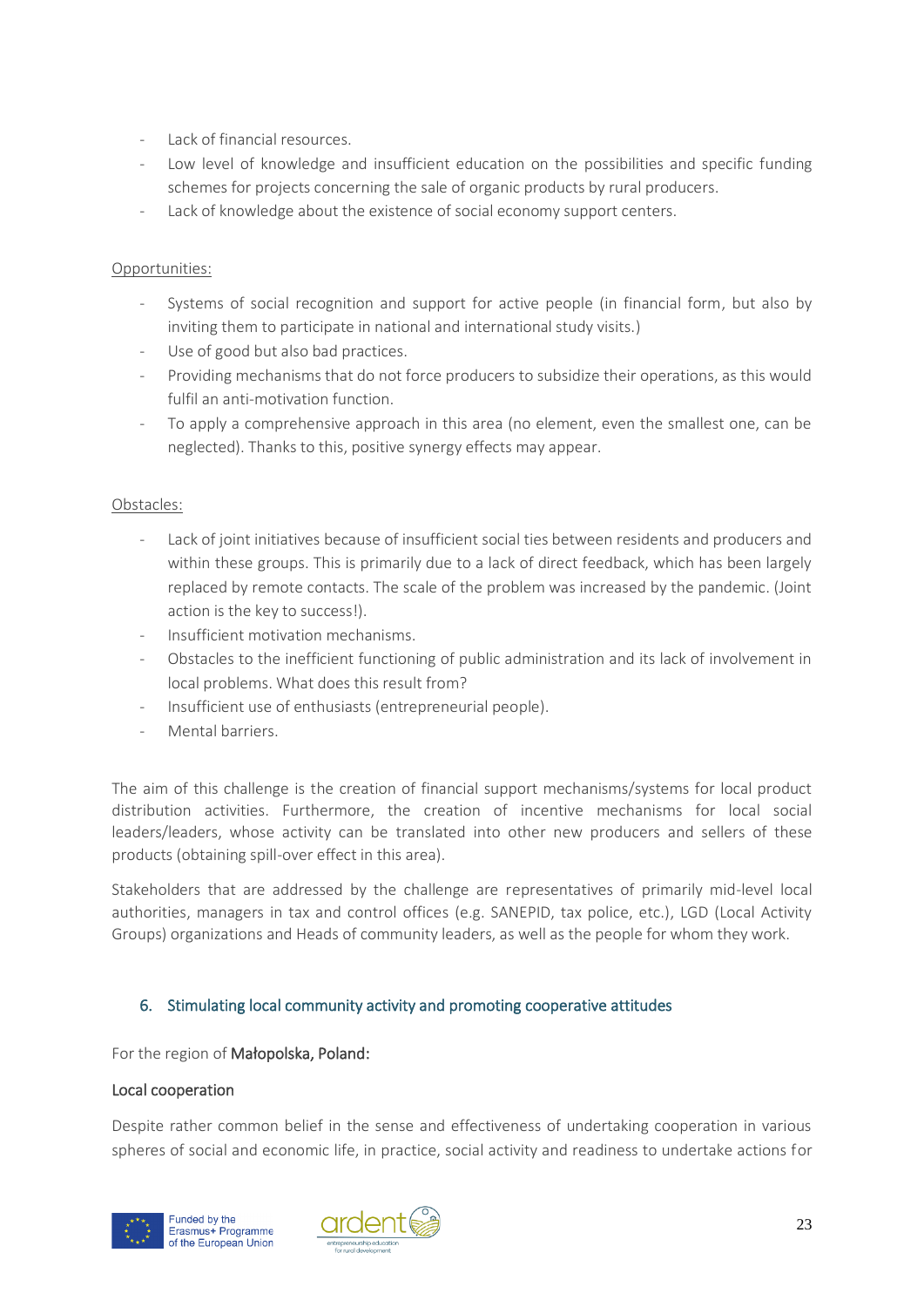the common good are still relatively rare. Very often there is a lack of local leaders who can integrate the local community around a common goal.

# The main problems identified:

- Lack of local leaders initiating changes around important problems for the local community and motivating to undertake joint actions
- Inappropriate education system for children and young people that promotes individual actions, does not sufficiently develop skills for cooperation and attitudes towards the common good

The low level of social activity and low involvement in common projects though caused by many reasons are primarily an issue of:

- insufficient number of social organizations operating locally
- mentality (widespread indifference to problems affecting the local community)
- lifestyle (not enough time, fast pace of life, excessive workload),
- lack of knowledge, idea, and belief in the effectiveness of joint action
- some people are more concerned about solving their own private problems than about social activity.

#### Opportunities:

- promoting participatory model for the implementation of initiatives and projects involving many different communities (residents, local authorities, entrepreneurs, etc.) in each project to jointly overcome financial, organizational and other types of barriers
- promoting good national and international practices in the field of social activity and cooperation - good experience of one initiative encourages to undertake more
- Focusing rather on quality and not quantity of initiatives
- focusing first on the problems directly affecting a given local community (e.g. creating social organizations solving problems in each village)
- creation of a hierarchical structure of social organizations in each commune, district a higherlevel unit coordinates the activities of lower-level units, motivates for further, including supralocal initiatives

## Obstacles:

- Lack of incentives from local governments and industry organisations to undertake joint actions
- the blurring of social needs and expectations with the objectives and capabilities of local authorities
- Financial obstacles lack of resources to undertake joint initiatives
- Technical and organizational obstacles (e.g. lack of premises to operate, lack of knowledge and skills to implement these activities)
- basing social activities on a very limited group of people (successive initiatives carried out by the same people all the time, low effectiveness of involving other people in the activities)
- Reluctance to undertake actions on a larger scale (e.g. outside of one's own village)

This challenge aims at the education of children and young people shaping social attitudes, focused on cooperation, increasing the awareness and involvement of local authorities in order to better utilize the



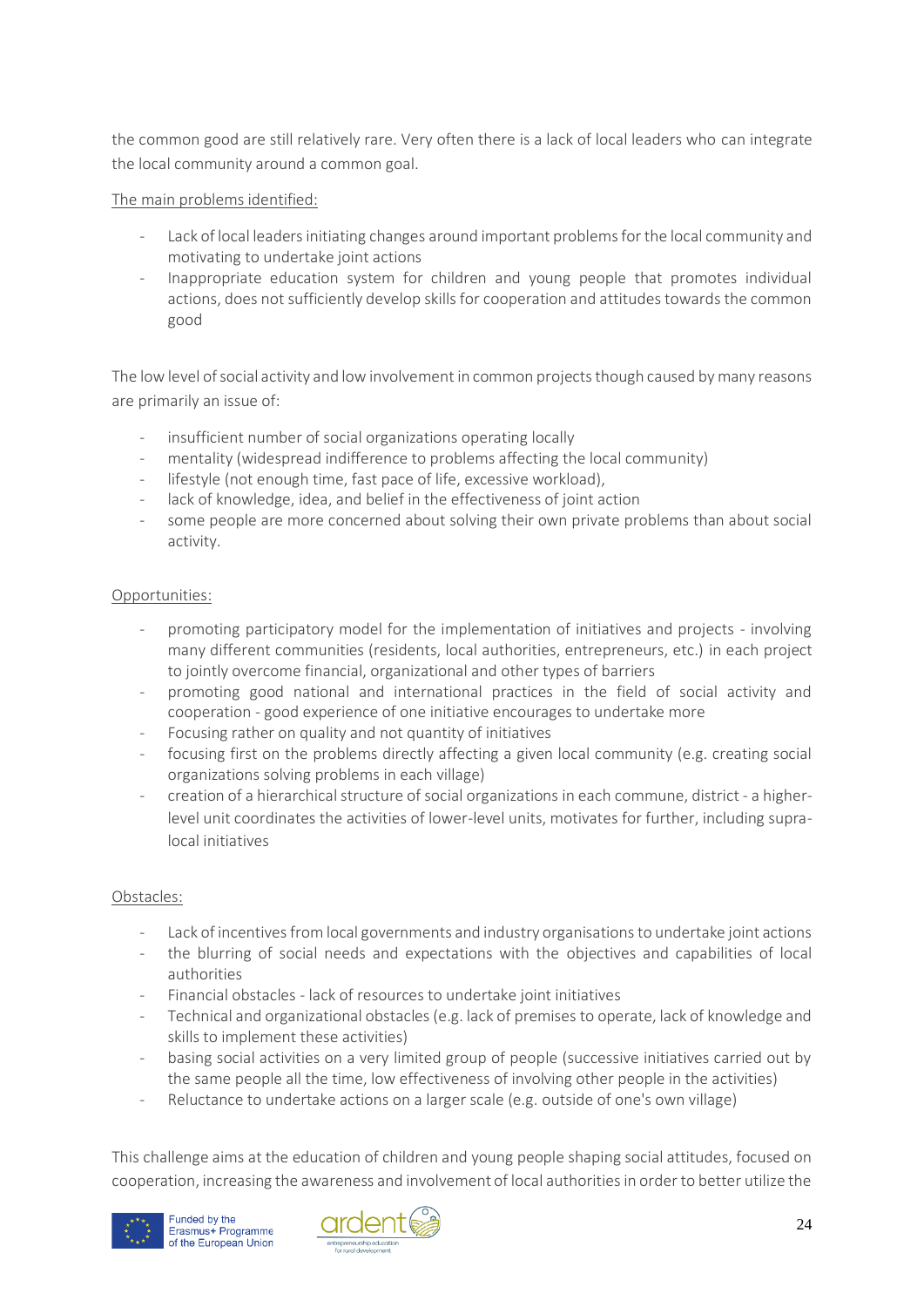potential of residents and local social organizations - creating conditions for the functioning of the organization, supporting the activities undertaken (financial, organizational, technical, etc.) and creating social organizations operating locally. Stakeholders are Local residents, organisations (e.g. LGDs), entrepreneurs and authorities, educational institutions.

# <span id="page-27-0"></span>7. Rural depopulation and demographic change

# For the region of the 5 Slavonian counties, Croatia:

# Depopulation

Young people do not see their future in rural areas, especially not in agriculture. The opinion prevails that one cannot be successful and happy in rural areas. Through education, one of our tasks should be keeping young people in rural areas and help them in shaping the future they desire. This is the only way to keep the villages alive and further develop rural tourism in the area. Young people need education, support, network, but also infrastructure that follows the needs on young families (e.g. kindergartens, primary schools, etc.). To keep young people in rural areas, it is necessary to secure higher quality of life, but also stress out examples of young people that succeeded in developing their career while staying in rural areas.

# The main problems identified:

- the state often forgets the needs of the people in rural areas.
- Quality of life is lower (kindergartens, primary schools, cinemas, etc. are missing).
- Older people usually advise younger to move in the cities where they have access to all these institutions and where they have better infrastructure.
- Small agricultural family farms are not connected and there is not strategy that could help them in networking or planning future activities.

This challenge could be tackled by carefully planning smaller tasks and a strategy for agricultural production on national level. The quality of life could be significantly higher if EU funds were used strategically.

The basic problem is described as raising quality of life in rural areas. Keeping younger people in rural areas, transfer small agriculture family farms on younger generation, connect all small farms and develop joint access to the market are the opportunities that this challenge creates.

# Obstacle:

this constitutes a long-term project (often people lose interest in the project that develop in a long run and do not show results immediately). This is not the problem that could be solved on the project level, some national strategies and policies are needed.

The aims would be to educate young people in project management and new venture creation in agriculture industry, connect small farms with more visible organization, promote and lobby for their interests, to faster access the market. The stakeholders being ministries, local government, universities, or small agriculture family farms as stakeholders.



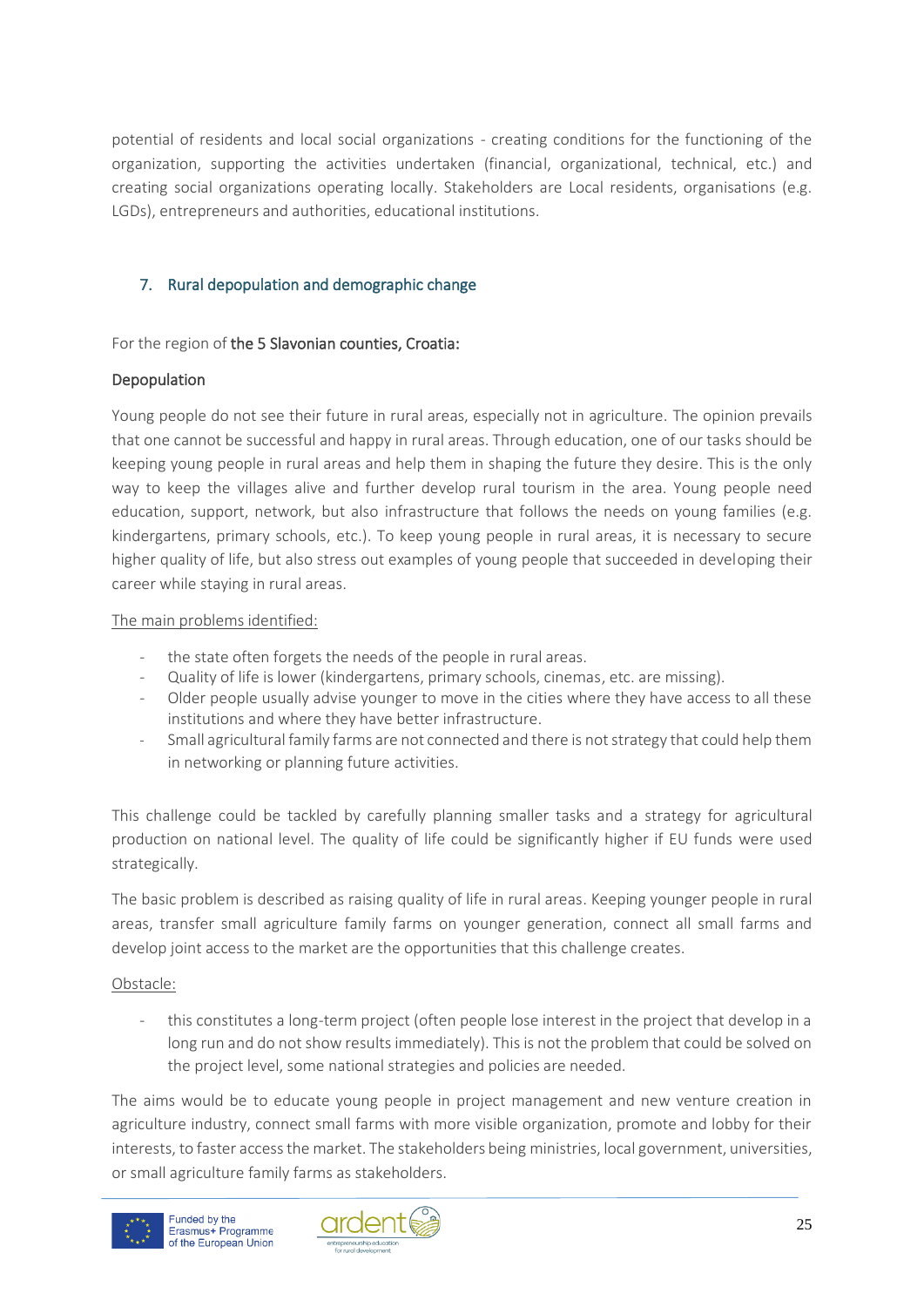# For Saxony-Anhalt, Germany:

# Aging society/demographic change - Prevent constructional decay in villages whilst enforcing generational knowledge transfer

Saxony Anhalt, and especially its rural regions are particularly affected by the demographic change. In 2030 more than 33 % of the population in Saxony-Anhalt will be over 65 years old. 11.7 % of working 65 to 70-year-olds bring up the rear in the national comparison. More people leave the rural regions compared to the number moving in (especially among the 18-30 aged). Among 18 - 30-years-old: more women than men. The district of Anhalt-Bitterfeld is forecasted to lose a total of 14 % of its inhabitants by 2030 (basis: 2014). This fact contributes heavily to the rural depopulation in Saxony-Anhalt. Villages are threatened by decay and therefore, become less and less attractive for the younger generations to live in. This problem needs to be tackled on many ends but one point to approach the issue would be the establishment of a generational tandem to be used to exchange knowledge and thus increase craftsman skills of younger generation and at the same time use the skills of the elderly to restore decayed village centers.

## Main problems identified:

- many villages decay and remain unrestored
- lacking value and appreciation of craft work.
- traditional craftmanship is forgotten.
- loss of competences.
- low public appreciation of craftmanship but demand is higher than available craftsman.

# "What kind of platform or forum could be used to bring generations for this purpose together?"

#### Opportunities:

- restoration of squares and buildings.
- transfer and spread of craftsmanship skills,
- re-integration of retired craftsmen,
- cost-effective knowledge transfer

## Obstacles:

- incentives,
- how to bring generations together,
- willingness to learn from each other.
- increase responsibility and the idea of valuing the maintenance of buildings and infrastructure

The challenge aims at building a generation tandem, value exchange, recognition of life achievement, strengthening of community life with stakeholders being local authorities, rural population and retired craftsmen.

## For Saxony-Anhalt, Germany:

## Mobility, Infrastructure - Matching offer and demand for public transportation in rural areas



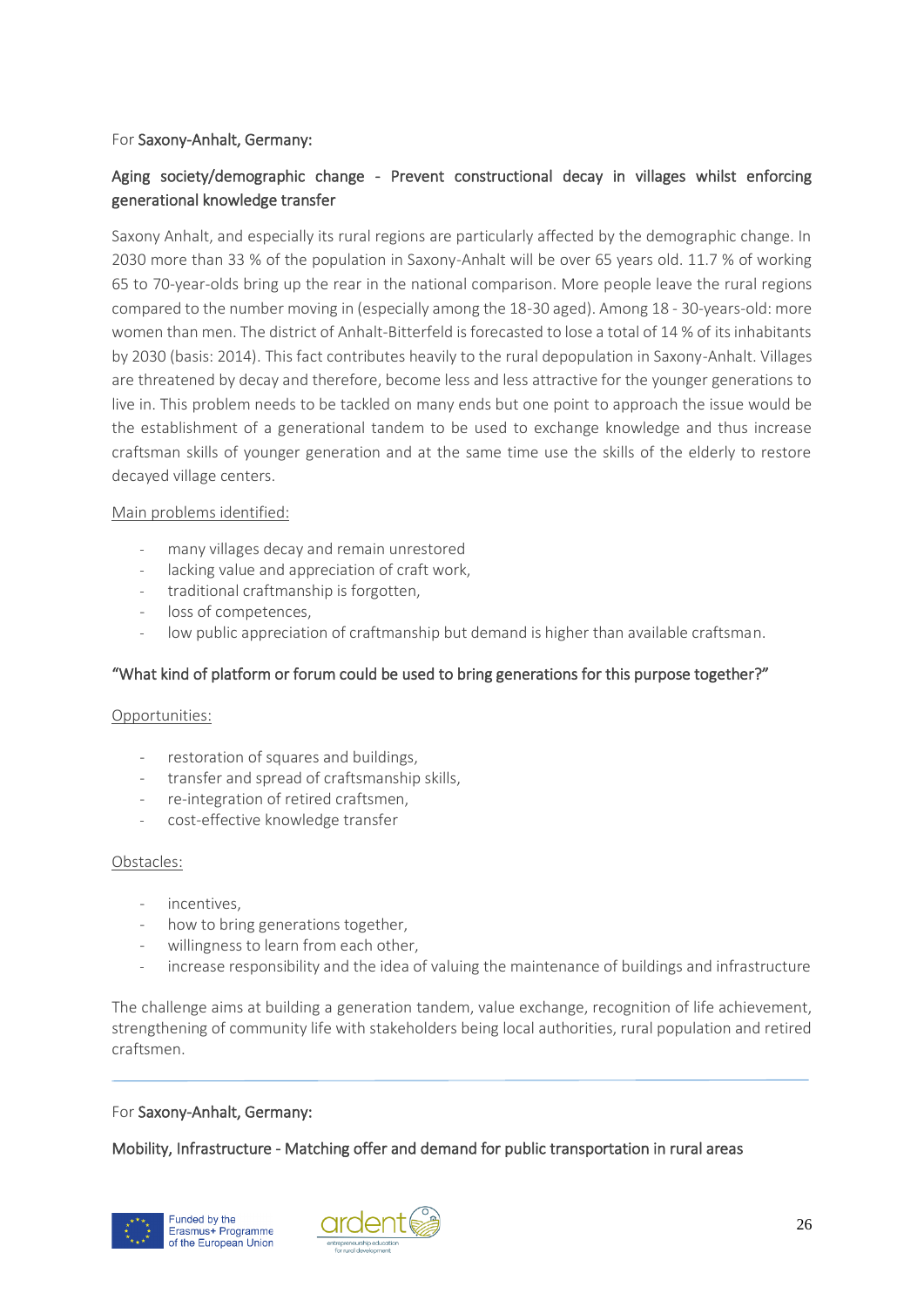Another aspect to keep rural areas lively and attractive is a sufficiently functioning mobility infrastructure. It contributes to ensure the sustainability of a region as a residential and business location. If connections to the centers are bad or insufficient, young families, in particular, do not want to move to rural areas, and companies fail looking for skilled workers. Connection between rural areas and cities or centers requires improvement towards efficiency, operating hours, and frequency. Commuting to work or school takes customers more time than it could due to bad coordination of public transport operating times, which leads many people to use the car. On the other hand, there is often empty runs during day times when rush hour is over.

Climate protection is an example of changing conditions that will influence our mobility of tomorrow. The aging society increases the demand for an infrastructure that is suitable for the elderly. Sustainability and a responsible behaviour toward the environment, when it comes to public transport, should be considered in this context as well.

Matching demand and offer in public transport (e.g. by programming an app) should contribute to improve mobility in rural areas and increase efficiency as an environmental aspect.

#### Main problems identified:

- Busses and trains take long routes and are often running either packed or empty.
- Lack of offer vs. demand match of public transport operations in rural areas.
- Many people tend to take their personal car to commute as it allows for more flexibility.
- This causes traffic and air pollution.
- A functioning and efficient connectivity to centers is very important for population and companies located in rural regions.

#### Opportunities:

- Increased attractiveness of rural areas,
- Contribution to the environment if people use public transport instead of their cars.

#### Obstacles:

Figure out offer and demand and intervene on either side.

The aim of this challenge is to develop an application or a software or find any other suitable way to support matching demand and offer, individualizing public transport. Stakeholders would be the Public community, HS Anhalt, public transport users and providers.

#### For Saxony-Anhalt, Germany:

# Medical care in rural areas - Establish a social space of interaction as a forum to keep elderly fit and healthy in rural areas

There is a foreseeable increase in the number of very old people which means an increasing number of people in need of care. That creates a growing need for medical care, with a declining population on the other hand and thus fewer available medical staff like doctors and nurses. A tremendous effort when it comes to care at home for relatives is required and will become necessary. As this problem cannot be tackled in the short run, a plan on how to keep the elderly fit is needed. This accounts especially for the rural regions as the density of doctors' cabinets is much lower than in cities.



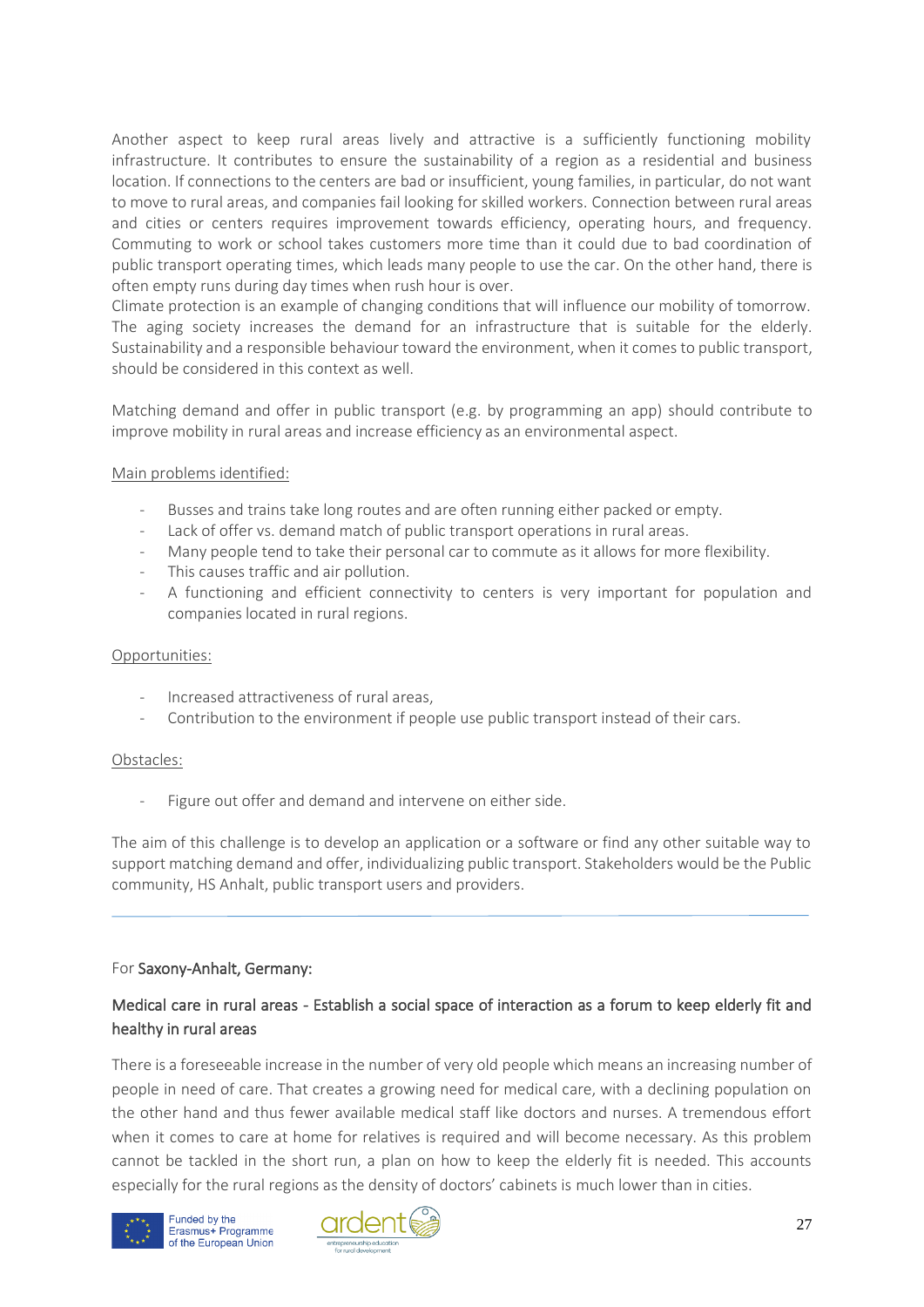To support the elderly in staying fit and postpone the age of care requirement, the creation of communities that undertake social events like hiking, sports classes, meeting points to get elderly together might help. This could create some relieve on the waiting rooms of doctors' cabinets (which is btw. often used as a social gathering point for older people).

## Main problems identified:

- lack of medical care for the rural population that is comprehensive, tailored to their needs and close to their homes
- elderly often lack social interaction
- acceptance

# Opportunities:

keep seniority fit and less dependent on medical staff

# Obstacles:

- lack of funding
- finding volunteers to organize and lead such groups

The aim of this challenge is to achieve some relief of the medical sector, keep older generation fit and integrated with stakeholders being elderly people, social workers, and medical staff.

# <span id="page-30-0"></span>8. Efficient Triple-Helix cooperation

## For the region of the 5 Slavonian counties, Croatia:

All activities and projects are fragmented and part of different initiatives, without having in mind overall goals. All stakeholders should work together to create solutions that will be in the best interest of everyone. All activities and calls for proposals on national and regional level should be programmed according to the strategic goals. Strategic goals should be created by all stakeholders (business sector, academia and government).

## The main problems identified:

- although rural development is financed through different EU projects, results are not visible enough, and often not sustainable.
- without strategies on national level, it is not possible for ministries to plan and prepare calls for proposal that will lead to visible benefits fostering rural development.
- the basic problem identified in this context is that activities focused on rural development are not connected and not coordinated, often do not tackle do most pressing problems.

## Opportunities:

- Coordination and cooperation of all stakeholders can help in more efficient use of all financial sources and better results.



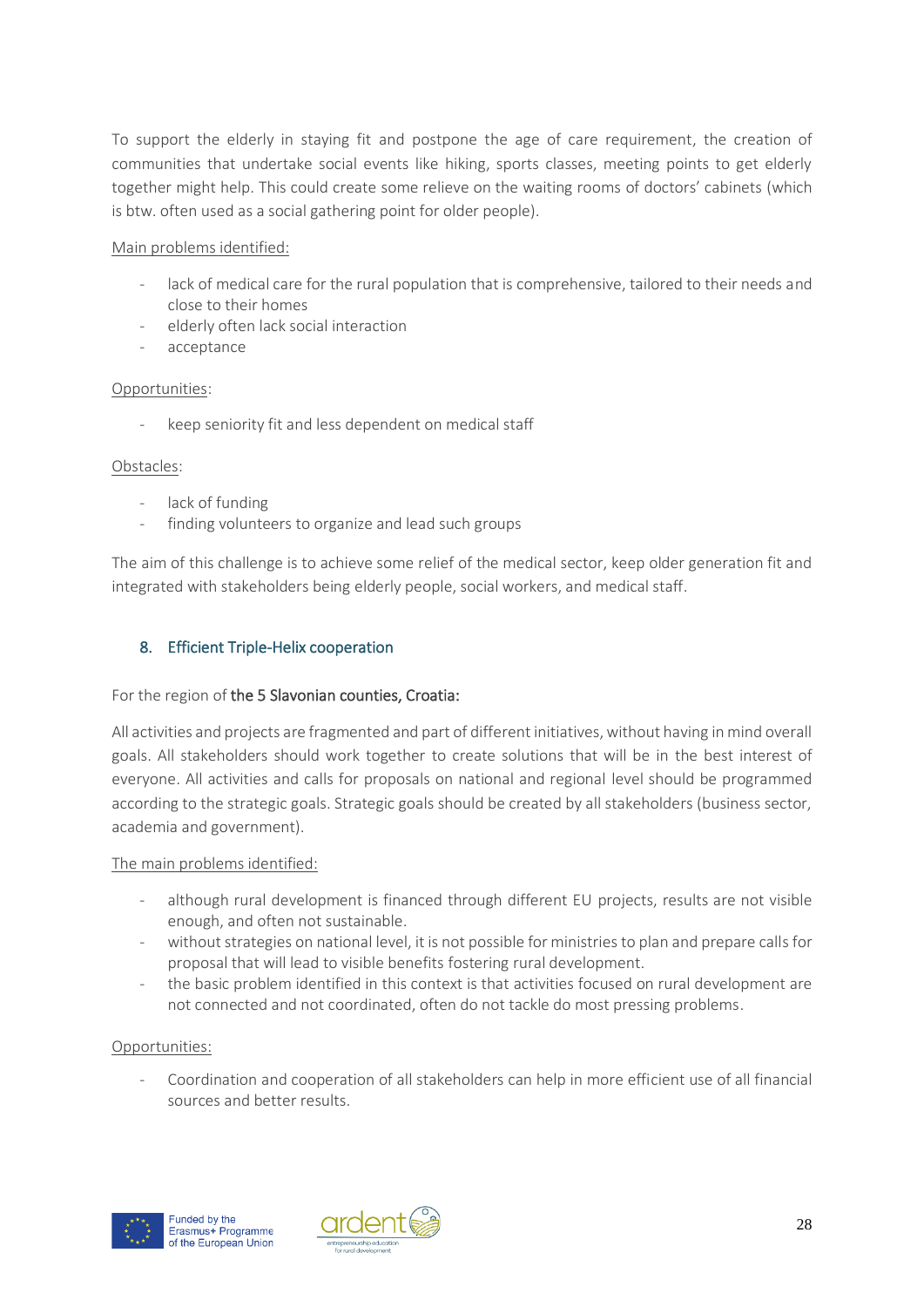#### Obstacle:

this constitutes a long-term project (often people lose interest in the project that develop in a long run and do not show results immediately).

The aim is the development of rural areas and solving the most pressing problems permanently, with ministries, local government, universities and small agriculture family farms as stakeholders.

## <span id="page-31-0"></span>9. Create autonomous regions and reduce environmental impact

#### For Saxony-Anhalt, Germany:

#### Create a Zero-Emission-City

Independence of rural regions and the environmental impact of energy usage becomes of greater importance. Hydrogen use and especially the usage of green hydrogen can lead to an increase in added value. Using regeneratively produced hydrogen as fuel for vehicles or for stationary power or heat generation using gas turbines and fuel cells, CO2 savings leads to a substantial increase of the added value and therefore, can be a great opportunity for the region, especially for the rural areas.

#### Main problems identified:

- the use of hydrogen is very expensive
- wind energy feed-in into hydrogen data are missing
- structural change
- importance of environmental impact

#### Opportunities:

- one step towards sustainability,
- face the structural change,
- room for research and academic works

#### Obstacles:

- feed-in gas where it can be used
- missing research on this topic

The aim of this challenge could be to program a microgrid, to create an autonomous city by using hydrogen and increase academic research in this area. Stakeholders are municipal suppliers, local energy suppliers, HS Anhalt, administration, Fraunhofer, Siemens, Chemical Parc Bitterfeld-Wolfen*.*